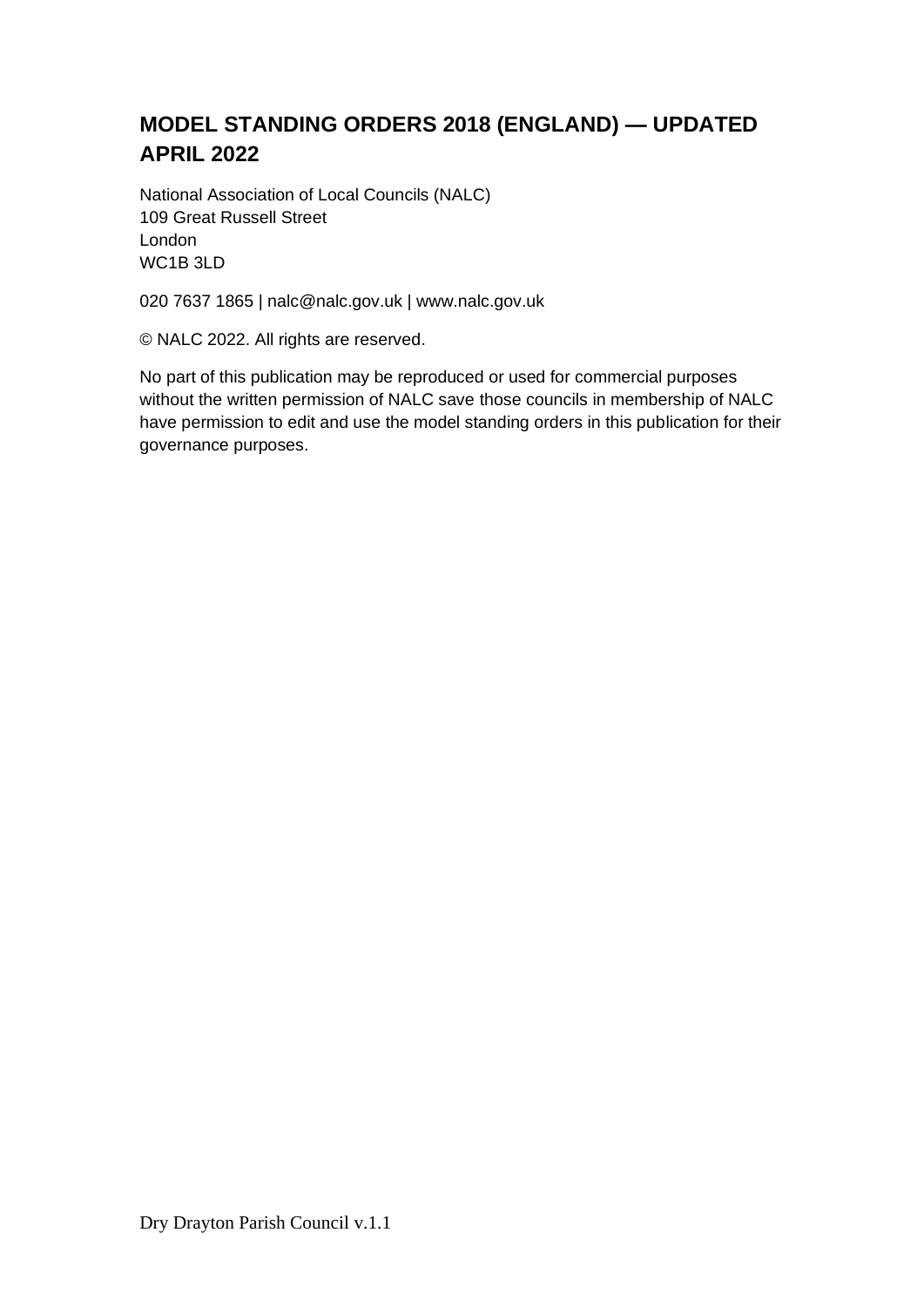# **Dry Drayton Parish Council Standing Orders based on NALC Model Standing Orders 2018 Updated April 2022**

**Adopted: 9th July 2019**

Amended: 10th May 2022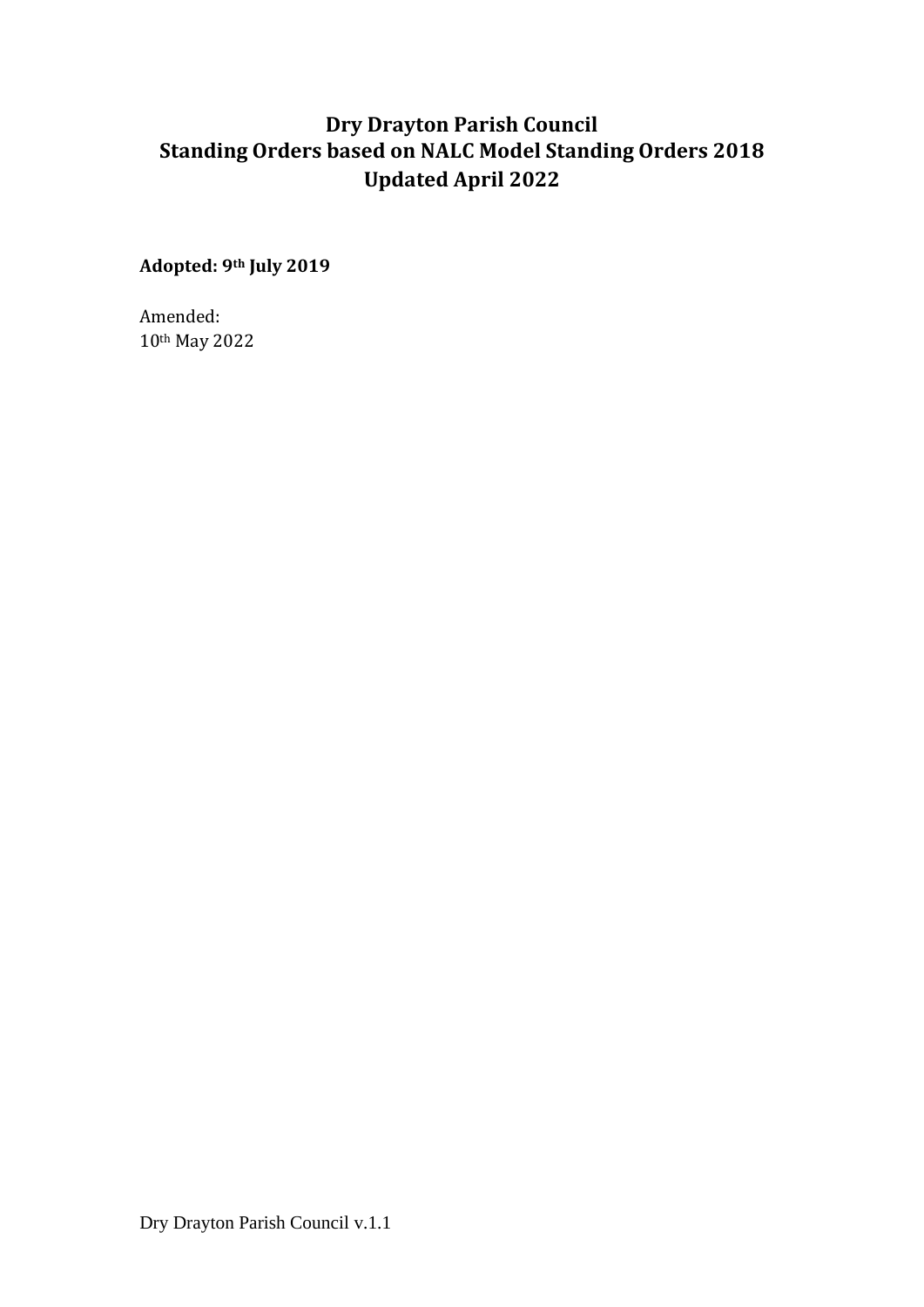| Extraordinary meetings of the council, committees and sub-committees 13     |  |
|-----------------------------------------------------------------------------|--|
|                                                                             |  |
|                                                                             |  |
| Motions for a meeting that require written notice to be given to the proper |  |
|                                                                             |  |
|                                                                             |  |
|                                                                             |  |
|                                                                             |  |
|                                                                             |  |
|                                                                             |  |
|                                                                             |  |
|                                                                             |  |
|                                                                             |  |
|                                                                             |  |
|                                                                             |  |
|                                                                             |  |
|                                                                             |  |
|                                                                             |  |
|                                                                             |  |
|                                                                             |  |
|                                                                             |  |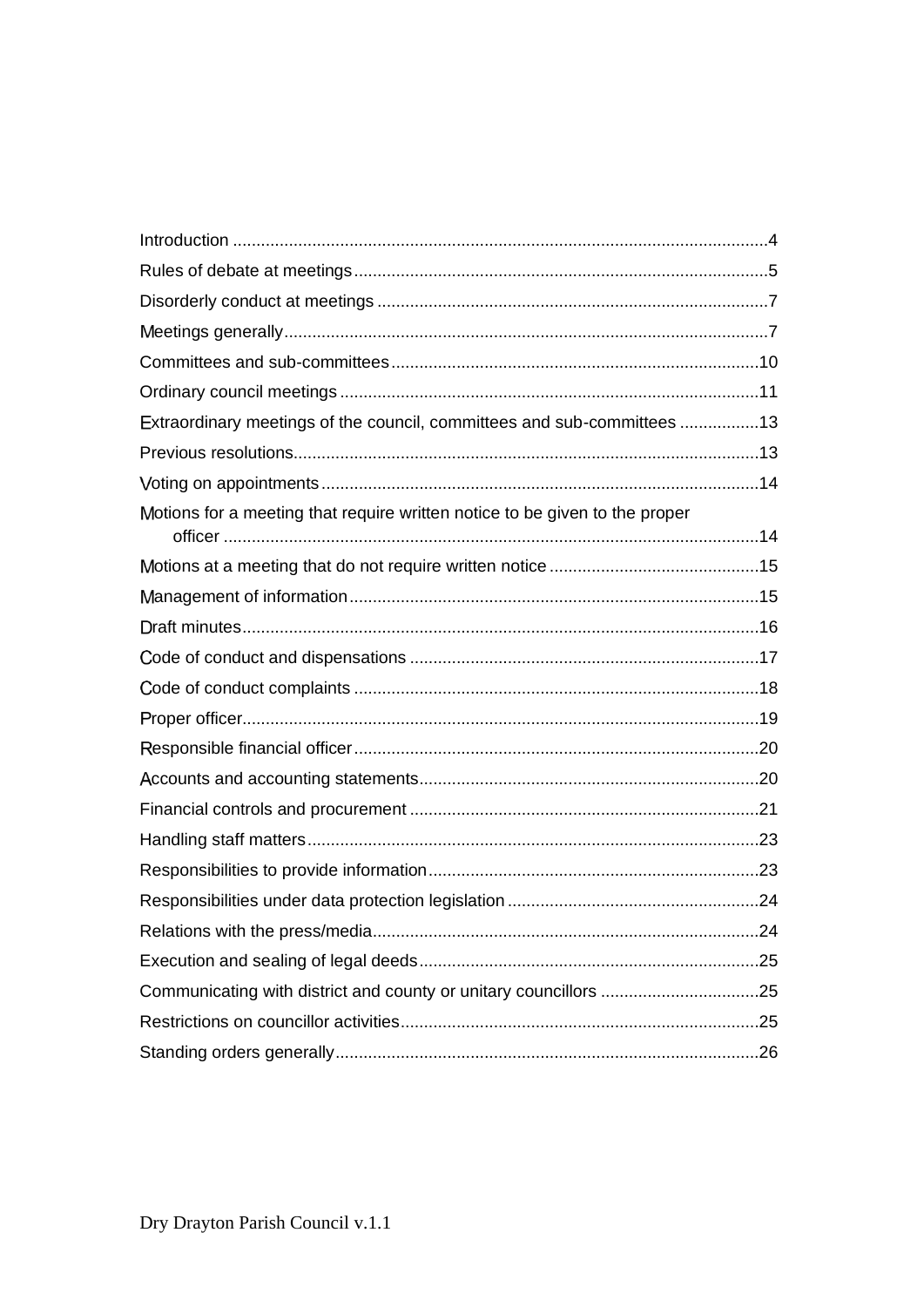# <span id="page-3-0"></span>**INTRODUCTION**

This is version two of Model Standing Orders 2018 (England) updated on April 2022. Update to Model Standing Order 18 only.

## **How to use model standing orders**

Standing orders are the written rules of a local council. Standing orders are essential to regulate the proceedings of a meeting. A council may also use standing orders to confirm or refer to various internal organisational and administrative arrangements. The standing orders of a council are not the same as the policies of a council but standing orders may refer to them.

Local councils operate within a wide statutory framework. NALC model standing orders incorporate and reference many statutory requirements to which councils are subject. It is not possible for the model standing orders to contain or reference all the statutory or legal requirements which apply to local councils. For example, it is not practical for model standing orders to document all obligations under data protection legislation. The statutory requirements to which a council is subject apply whether or not they are incorporated in a council's standing orders.

The model standing orders do not include model financial regulations. Financial regulations are standing orders to regulate and control the financial affairs and accounting procedures of a local council. The financial regulations, as opposed to the standing orders of a council, include most of the requirements relevant to the council's Responsible Financial Officer. Model financial regulations are available to councils in membership of NALC.

## **Drafting notes**

Model standing orders that are in bold type contain legal and statutory requirements. It is recommended that councils adopt them without changing them or their meaning. Model standing orders not in bold are designed to help councils operate effectively but they do not contain statutory requirements so they may be adopted as drafted or amended to suit a council's needs. It is NALC's view that all model standing orders will generally be suitable for councils.

For convenience, the word "councillor" is used in model standing orders and, unless the context suggests otherwise, includes a non-councillor with or without voting rights.

A model standing order that includes brackets like this '( )' requires information to be inserted by a council. A model standing order that includes brackets like this '[ ]' and the term 'OR' provides alternative options for a council to choose from when determining standing orders.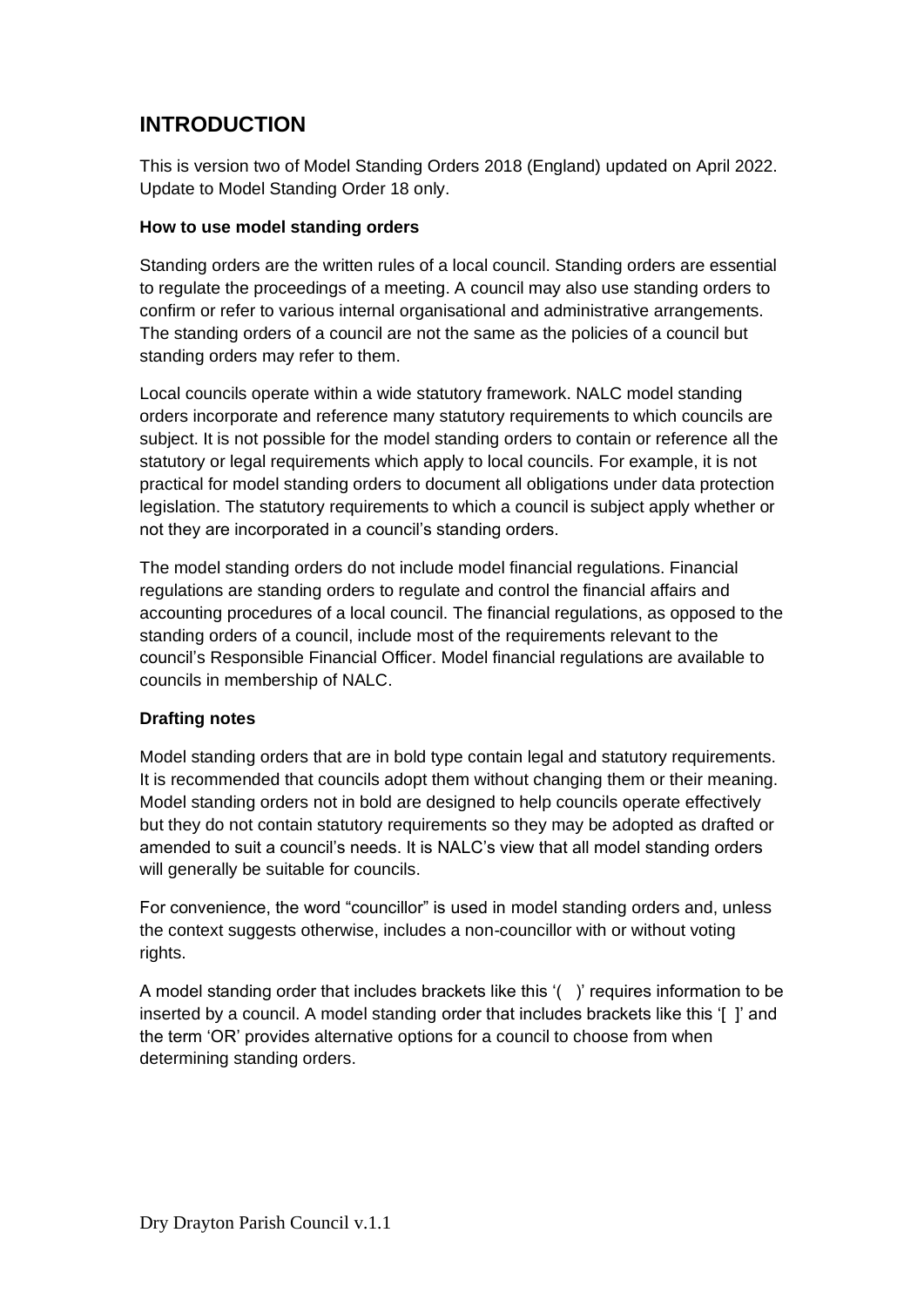## <span id="page-4-0"></span> $1<sub>1</sub>$ **RULES OF DEBATE AT MEETINGS**

- a Motions on the agenda shall be considered in the order that they appear unless the order is changed at the discretion of the chair of the meeting.
- b A motion (including an amendment) shall not be progressed unless it has been moved and seconded.
- c A motion on the agenda that is not moved by its proposer may be treated by the chair of the meeting as withdrawn.
- d If a motion (including an amendment) has been seconded, it may be withdrawn by the proposer only with the consent of the seconder and the meeting.
- e An amendment is a proposal to remove or add words to a motion. It shall not negate the motion.
- f If an amendment to the original motion is carried, the original motion (as amended) becomes the substantive motion upon which further amendment(s) may be moved.
- g An amendment shall not be considered unless early verbal notice of it is given at the meeting and, if requested by the chair of the meeting, is expressed in writing to the chair.
- h A councillor may move an amendment to his own motion if agreed by the meeting. If a motion has already been seconded, the amendment shall be with the consent of the seconder and the meeting.
- i If there is more than one amendment to an original or substantive motion, the amendments shall be moved in the order directed by the chair of the meeting.
- j Subject to standing order 1(k), only one amendment shall be moved and debated at a time, the order of which shall be directed by the chair of the meeting.
- k One or more amendments may be discussed together if the chair of the meeting considers this expedient but each amendment shall be voted upon separately.
- l A councillor may not move more than one amendment to an original or substantive motion.
- m The mover of an amendment has no right of reply at the end of debate on it.
- n Where a series of amendments to an original motion are carried, the mover of the original motion shall have a right of reply either at the end of debate on the first amendment or at the very end of debate on the final substantive motion immediately before it is put to the vote.
- o Unless permitted by the chair of the meeting, a councillor may speak once in the debate on a motion except:
- Dry Drayton Parish Council v.1.1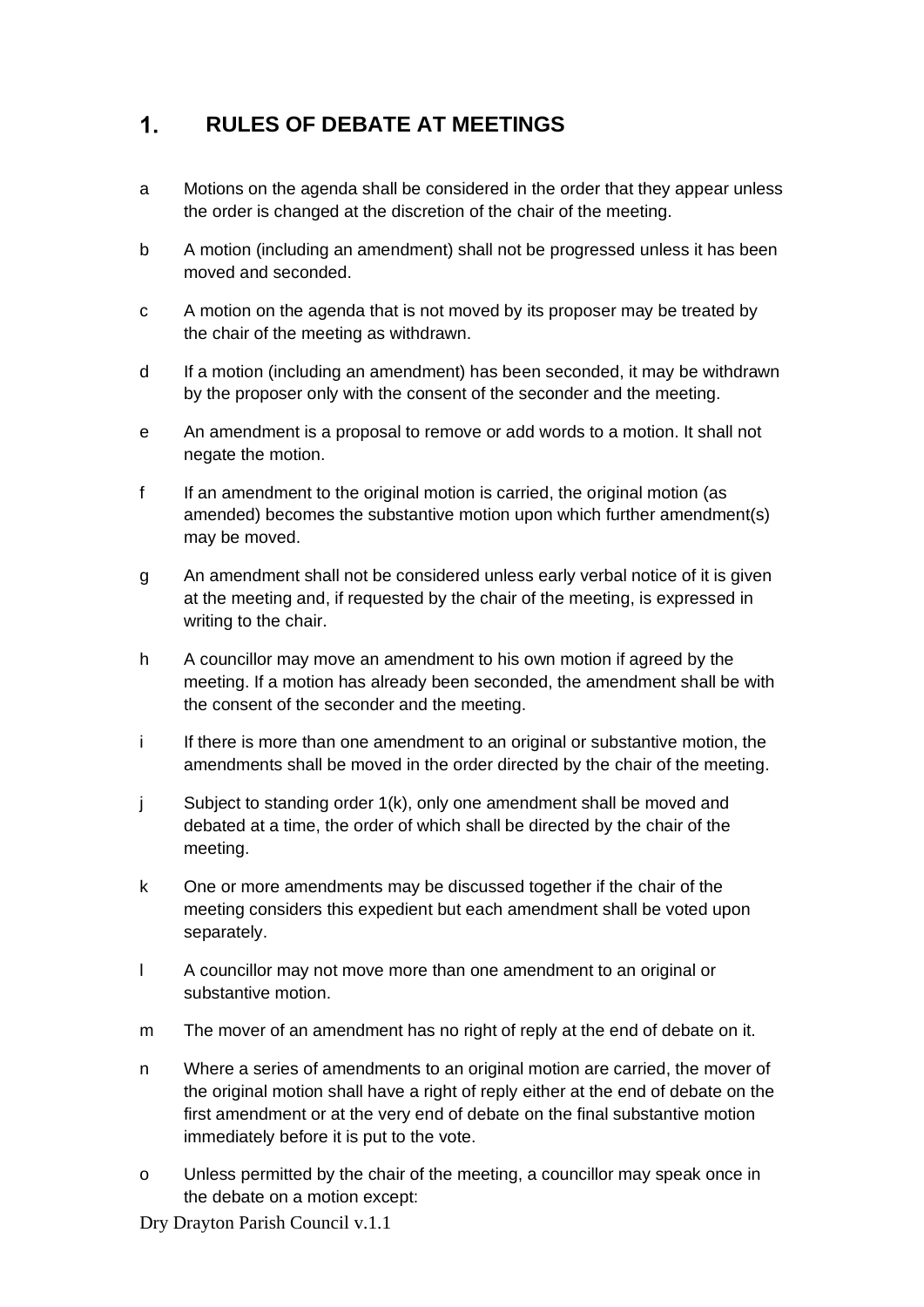- i. to speak on an amendment moved by another councillor;
- ii. to move or speak on another amendment if the motion has been amended since he/she/they last spoke;
- iii. to make a point of order;
- iv. to give a personal explanation; or
- v. to exercise a right of reply.
- p During the debate on a motion, a councillor may interrupt only on a point of order or a personal explanation and the councillor who was interrupted shall stop speaking. A councillor raising a point of order shall identify the standing order which he/she/they considers has been breached or specify the other irregularity in the proceedings of the meeting he/she/they is concerned by.
- q A point of order shall be decided by the chair of the meeting and his decision shall be final.
- r When a motion is under debate, no other motion shall be moved except:
	- i. to amend the motion;
	- ii. to proceed to the next business;
	- iii. to adjourn the debate;
	- iv. to put the motion to a vote;
	- v. to ask a person to be no longer heard or to leave the meeting;
	- vi. to refer a motion to a committee or sub-committee for consideration;
	- vii. to exclude the public and press;
	- viii. to adjourn the meeting; or
	- ix. to suspend particular standing order(s) excepting those which reflect mandatory statutory or legal requirements.
- s Before an original or substantive motion is put to the vote, the chair of the meeting shall be satisfied that the motion has been sufficiently debated and that the mover of the motion under debate has exercised or waived his right of reply.
- t Excluding motions moved under standing order 1(r), the contributions or speeches by a councillor shall relate only to the motion under discussion and shall not exceed (three) minutes without the consent of the chair of the meeting.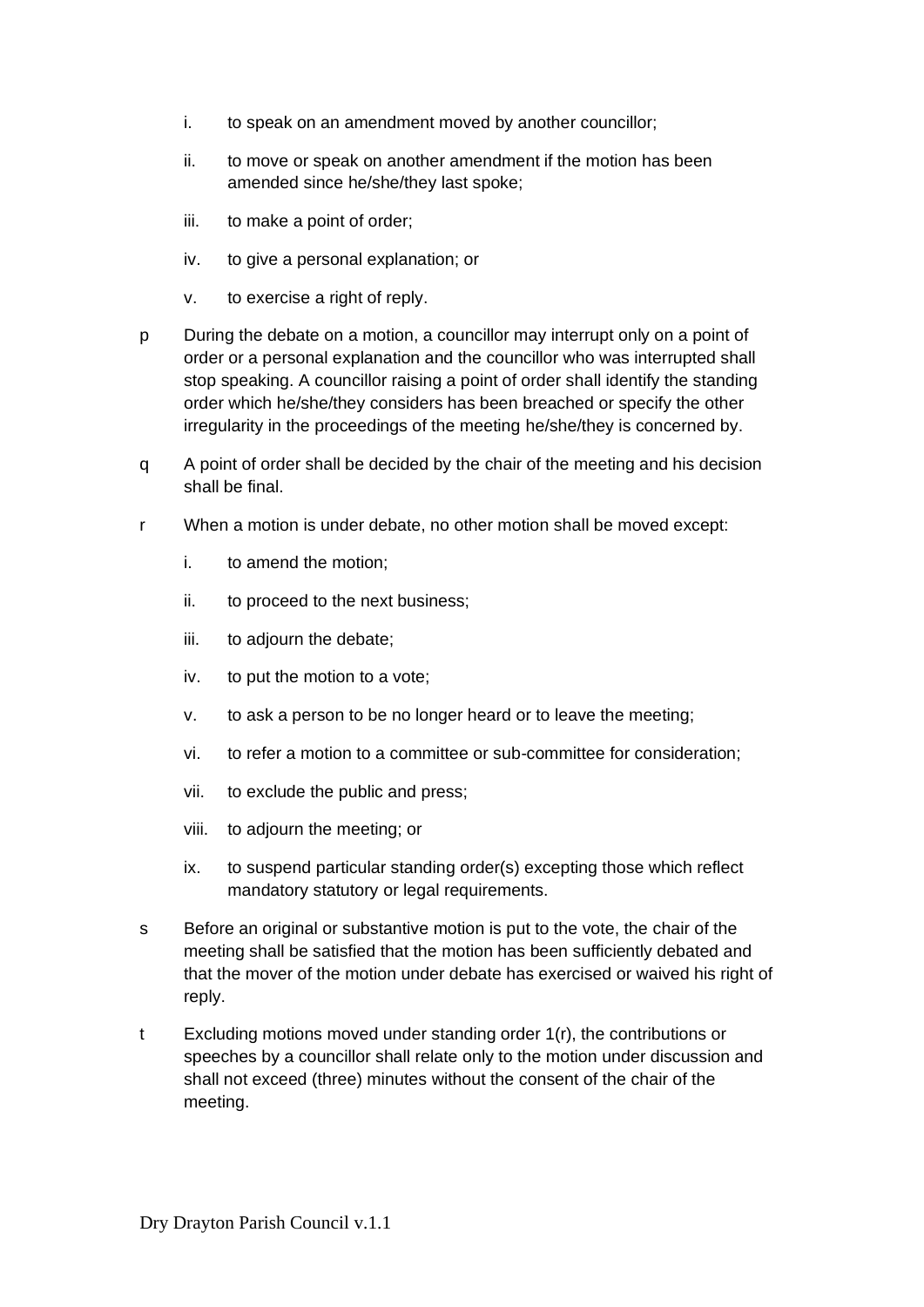## <span id="page-6-0"></span> $2.$ **DISORDERLY CONDUCT AT MEETINGS**

- a No person shall obstruct the transaction of business at a meeting or behave offensively or improperly. If this standing order is ignored, the chair of the meeting shall request such person(s) to moderate or improve their conduct.
- b If person(s) disregard the request of the chair of the meeting to moderate or improve their conduct, any councillor or the chair of the meeting may move that the person be no longer heard or be excluded from the meeting. The motion, if seconded, shall be put to the vote without discussion.
- c If a resolution made under standing order  $2(b)$  is ignored, the chair of the meeting may take further reasonable steps to restore order or to progress the meeting. This may include temporarily suspending or closing the meeting.

## <span id="page-6-1"></span> $3<sub>1</sub>$ **MEETINGS GENERALLY**

| <b>Full Council meetings</b> | $\bullet$ |
|------------------------------|-----------|
| Committee meetings           | 0         |
| Sub-committee meetings       |           |

- a **Meetings shall not take place in premises which at the time of the meeting are used for the supply of alcohol, unless no other premises are available free of charge or at a reasonable cost.**
- b **The minimum three clear days for notice of a meeting does not include the day on which notice was issued, the day of the meeting, a Sunday, a day of the Christmas break, a day of the Easter break or of a bank holiday or a day appointed for public thanksgiving or mourning.**
- c **The minimum three clear days' public notice for a meeting does not include the day on which the notice was issued or the day of the meeting unless the meeting is convened at shorter notice** OR [The minimum three clear days' public notice of a meeting does not include the day on which the notice was issued or the day of the meeting].
- ● d **Meetings shall be open to the public unless their presence is prejudicial to the public interest by reason of the confidential nature of the business to be transacted or for other special reasons. The public's exclusion from part or all of a meeting shall be by a resolution which shall give reasons for the public's exclusion.**
	- e Members of the public may make representations, answer questions and give evidence at a meeting which they are entitled to attend in respect of the business on the agenda.
	- f The period of time designated for public participation at a meeting in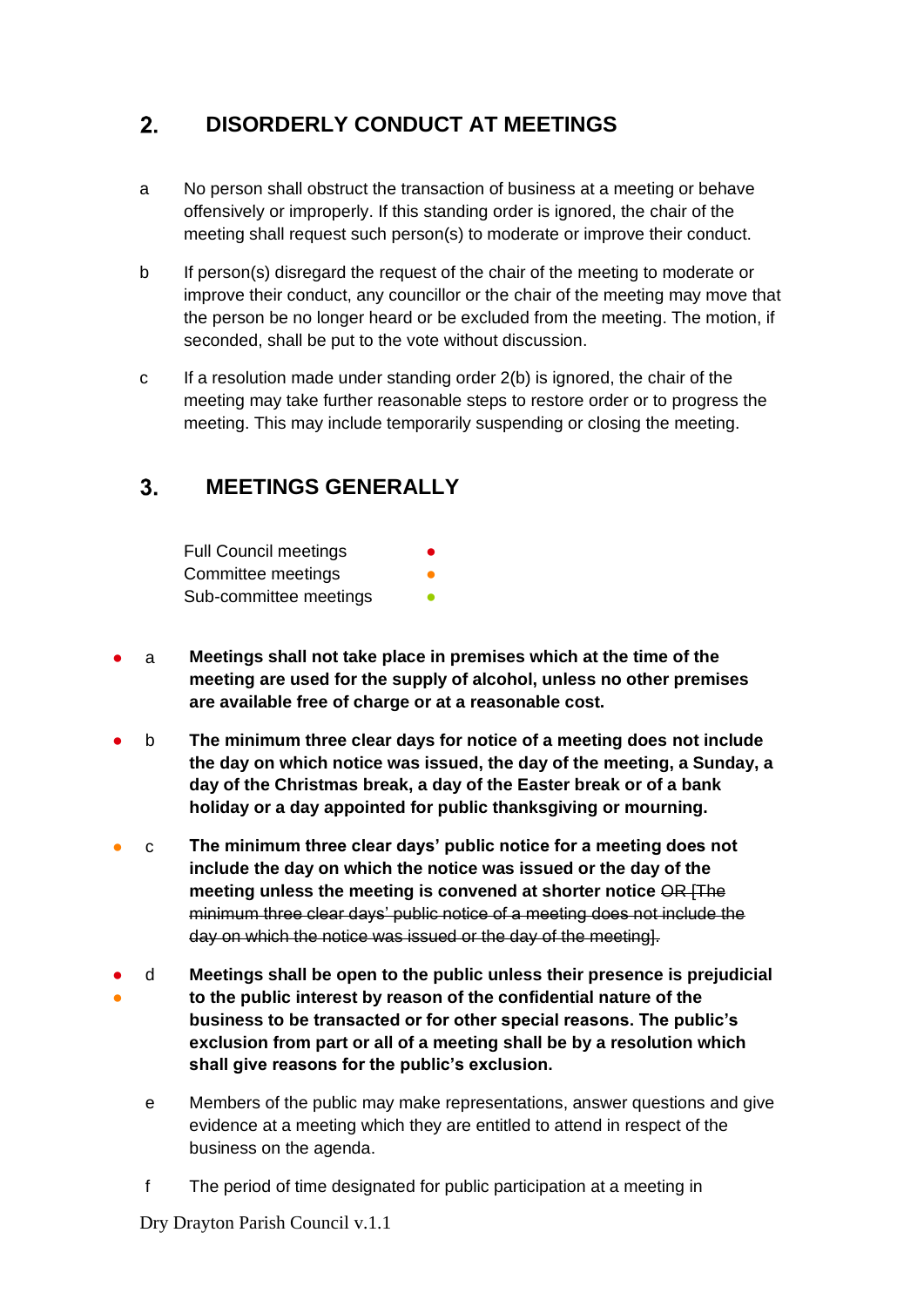accordance with standing order 3(e) shall not exceed (fifteen) minutes unless directed by the chair of the meeting.

- g Subject to standing order 3(f), a member of the public shall not speak for more than (three) minutes.
- h In accordance with standing order 3(e), a question shall not require a response at the meeting nor start a debate on the question. The chair of the meeting may direct that a written or oral response be given.
- i [A person shall stand when requesting to speak and when speaking (except when a person has a disability or is likely to suffer discomfort)] OR [A person shall raise his hand when requesting to speak and stand when speaking (except when a person has a disability or is likely to suffer discomfort). The chair of the meeting may at any time permit a person to be seated when speaking.
- j A person who speaks at a meeting shall direct his comments to the chair of the meeting.
- k Only one person is permitted to speak at a time. If more than one person wants to speak, the chair of the meeting shall direct the order of speaking.
- ● l **Subject to standing order 3(m), a person who attends a meeting is permitted to report on the meeting whilst the meeting is open to the public. To "report" means to film, photograph, make an audio recording of meeting proceedings, use any other means for enabling persons not present to see or hear the meeting as it takes place or later or to report or to provide oral or written commentary about the meeting so that the report or commentary is available as the meeting takes place or later to persons not present.**
- ● m **A person present at a meeting may not provide an oral report or oral commentary about a meeting as it takes place without permission.**
- ● n **The press shall be provided with reasonable facilities for the taking of their report of all or part of a meeting at which they are entitled to be present.**
- o **Subject to standing orders which indicate otherwise, anything authorised or required to be done by, to or before the Chair of the Council may in his absence be done by, to or before the Vice-Chair of the Council (if there is one).**
- p **The Chair of the Council, if present, shall preside at a meeting. If the Chair is absent from a meeting, the Vice-Chair of the Council (if there is one) if present, shall preside. If both the Chair and the Vice-Chair are absent from a meeting, a councillor as chosen by the councillors present at the meeting shall preside at the meeting.**
- q **Subject to a meeting being quorate, all questions at a meeting shall be**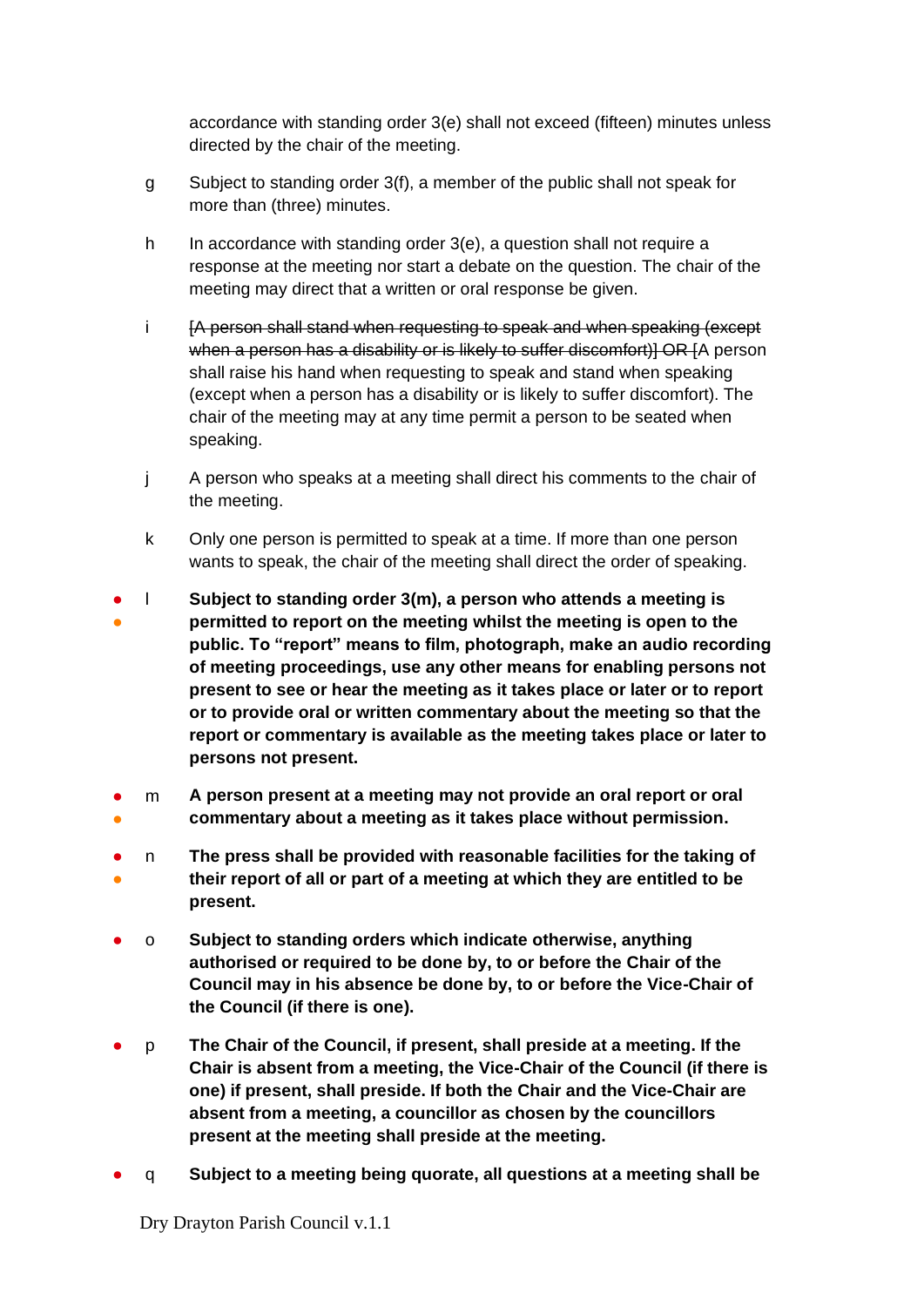- ● **decided by a majority of the councillors and non-councillors with voting rights present and voting.**
- r **The chair of a meeting may give an original vote on any matter put to**
- **the vote, and in the case of an equality of votes may exercise his**
- **casting vote whether or not he/she/they gave an original vote.**

*See standing orders 5(h) and (i) for the different rules that apply in the election of the Chair of the Council at the annual meeting of the Council.*

- s **Unless standing orders provide otherwise, voting on a question shall be by a show of hands. At the request of a councillor, the voting on any question shall be recorded so as to show whether each councillor present and voting gave his vote for or against that question.** Such a request shall be made before moving on to the next item of business on the agenda.
	- t The minutes of a meeting shall include an accurate record of the following:
		- i. the time and place of the meeting;
		- ii. the names of councillors who are present and the names of councillors who are absent;
		- iii. interests that have been declared by councillors and non-councillors with voting rights;
		- iv. the grant of dispensations (if any) to councillors and non-councillors with voting rights;
		- v. whether a councillor or non-councillor with voting rights left the meeting when matters that they held interests in were being considered;
		- vi. if there was a public participation session; and
		- vii. the resolutions made.
- u **A councillor or a non-councillor with voting rights who has a**
- ● **disclosable pecuniary interest or another interest as set out in the Council's code of conduct in a matter being considered at a meeting is subject to statutory limitations or restrictions under the code on his right to participate and vote on that matter.**
- v **No business may be transacted at a meeting unless at least one-third of the whole number of members of the Council are present and in no case shall the quorum of a meeting be less than three.**

*See standing order 4d(viii) for the quorum of a committee or sub-committee meeting.* 

● w **If a meeting is or becomes inquorate no business shall be transacted**

and the meeting shall be closed. The business on the agenda for the meeting

Dry Drayton Parish Council v.1.1

●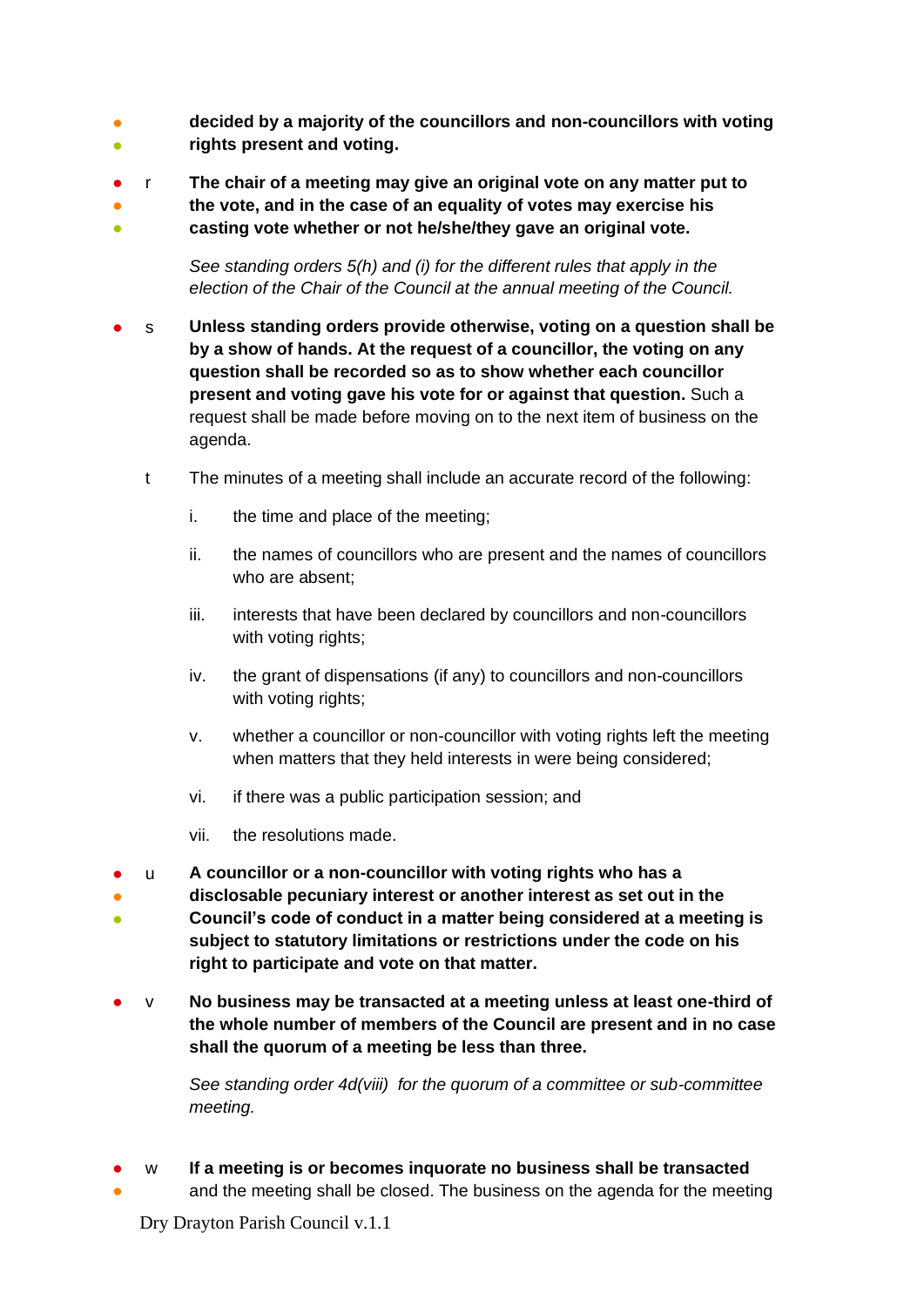- shall be adjourned to another meeting.
	- x A meeting shall not exceed a period of (two) hours.

### <span id="page-9-0"></span> $\overline{\mathbf{4}}$ . **COMMITTEES AND SUB-COMMITTEES**

- a **Unless the Council determines otherwise, a committee may appoint a sub-committee whose terms of reference and members shall be determined by the committee.**
- b **The members of a committee may include non-councillors unless it is a committee which regulates and controls the finances of the Council.**
- c **Unless the Council determines otherwise, all the members of an advisory committee and a sub-committee of the advisory committee may be noncouncillors.**
- d The Council may appoint standing committees or other committees as may be necessary, and:
	- i. shall determine their terms of reference;
	- ii. shall determine the number and time of the ordinary meetings of a standing committee up until the date of the next annual meeting of the Council;
	- iii. shall permit a committee, other than in respect of the ordinary meetings of a committee, to determine the number and time of its meetings;
	- iv. shall, subject to standing orders 4(b) and (c), appoint and determine the terms of office of members of such a committee;
	- v. may, subject to standing orders 4(b) and (c), appoint and determine the terms of office of the substitute members to a committee whose role is to replace the ordinary members at a meeting of a committee if the ordinary members of the committee confirm to the Proper Officer (five) days before the meeting that they are unable to attend;
	- vi. shall, after it has appointed the members of a standing committee, appoint the chair of the standing committee;
	- vii. shall permit a committee other than a standing committee, to appoint its own chair at the first meeting of the committee;
	- viii. shall determine the place, notice requirements and quorum for a meeting of a committee and a sub-committee which, in both cases, shall be no less than three;
	- ix. shall determine if the public may participate at a meeting of a committee;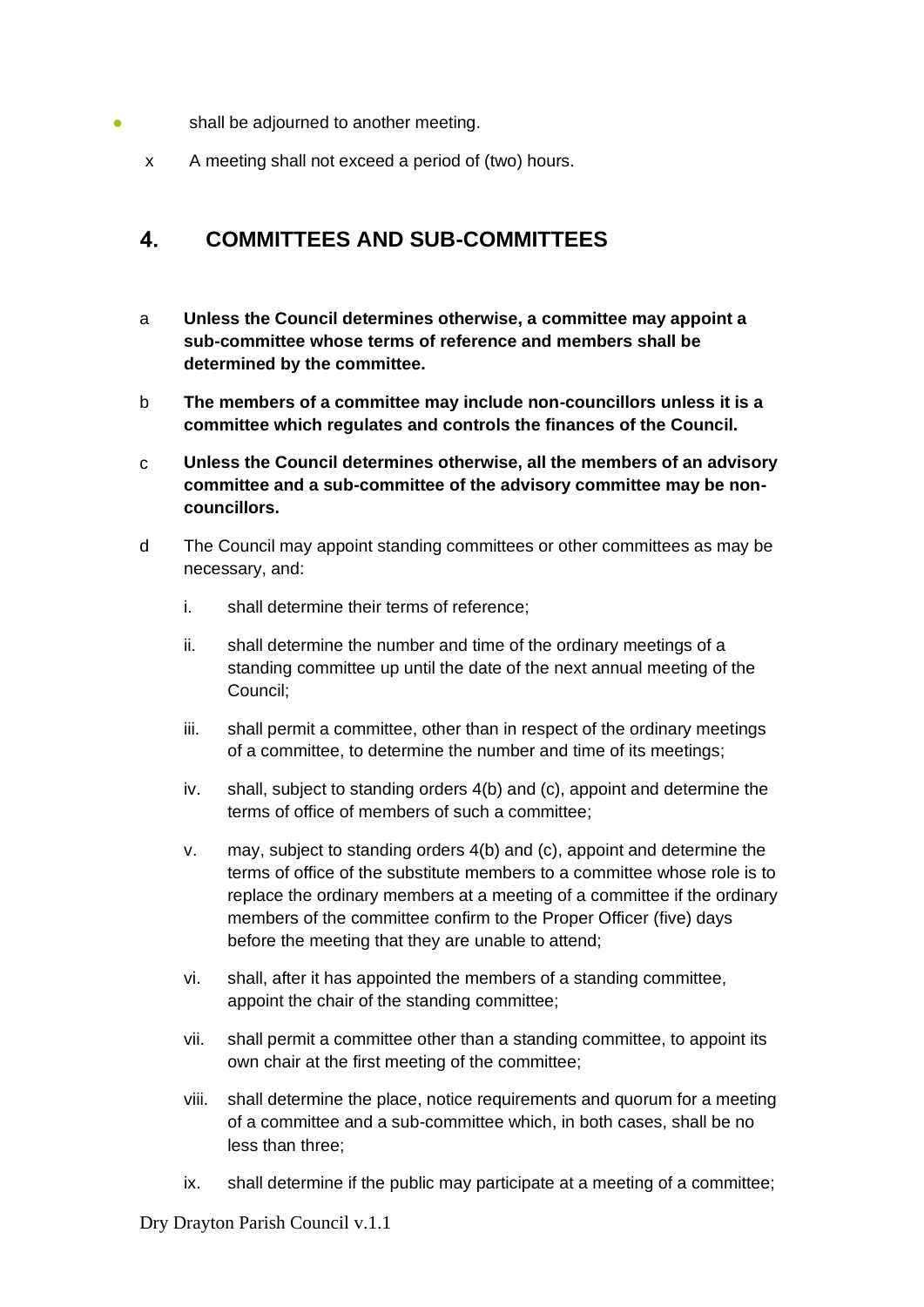- x. shall determine if the public and press are permitted to attend the meetings of a sub-committee and also the advance public notice requirements, if any, required for the meetings of a sub-committee;
- xi. shall determine if the public may participate at a meeting of a subcommittee that they are permitted to attend; and
- xii. may dissolve a committee or a sub-committee.

### <span id="page-10-0"></span>5. **ORDINARY COUNCIL MEETINGS**

- a **In an election year, the annual meeting of the Council shall be held on or within 14 days following the day on which the councillors elected take office.**
- b **In a year which is not an election year, the annual meeting of the Council shall be held on such day in May as the Council decides.**
- c **If no other time is fixed, the annual meeting of the Council shall take place at 6pm.**
- d **In addition to the annual meeting of the Council, at least three other ordinary meetings shall be held in each year on such dates and times as the Council decides.**
- e **The first business conducted at the annual meeting of the Council shall be the election of the Chair and Vice-Chair (if there is one) of the Council.**
- f **The Chair of the Council, unless he/she/they has resigned or becomes disqualified, shall continue in office and preside at the annual meeting until his successor is elected at the next annual meeting of the Council.**
- g **The Vice-Chair of the Council, if there is one, unless he/she/they resigns or becomes disqualified, shall hold office until immediately after the election of the Chair of the Council at the next annual meeting of the Council.**
- h **In an election year, if the current Chair of the Council has not been reelected as a member of the Council, he/she/they shall preside at the annual meeting until a successor Chair of the Council has been elected. The current Chair of the Council shall not have an original vote in respect of the election of the new Chair of the Council but shall give a casting vote in the case of an equality of votes.**
- i **In an election year, if the current Chair of the Council has been re-elected as a member of the Council, he/she/they shall preside at the annual meeting until a new Chair of the Council has been elected. He/she/they may exercise an original vote in respect of the election of the new Chair**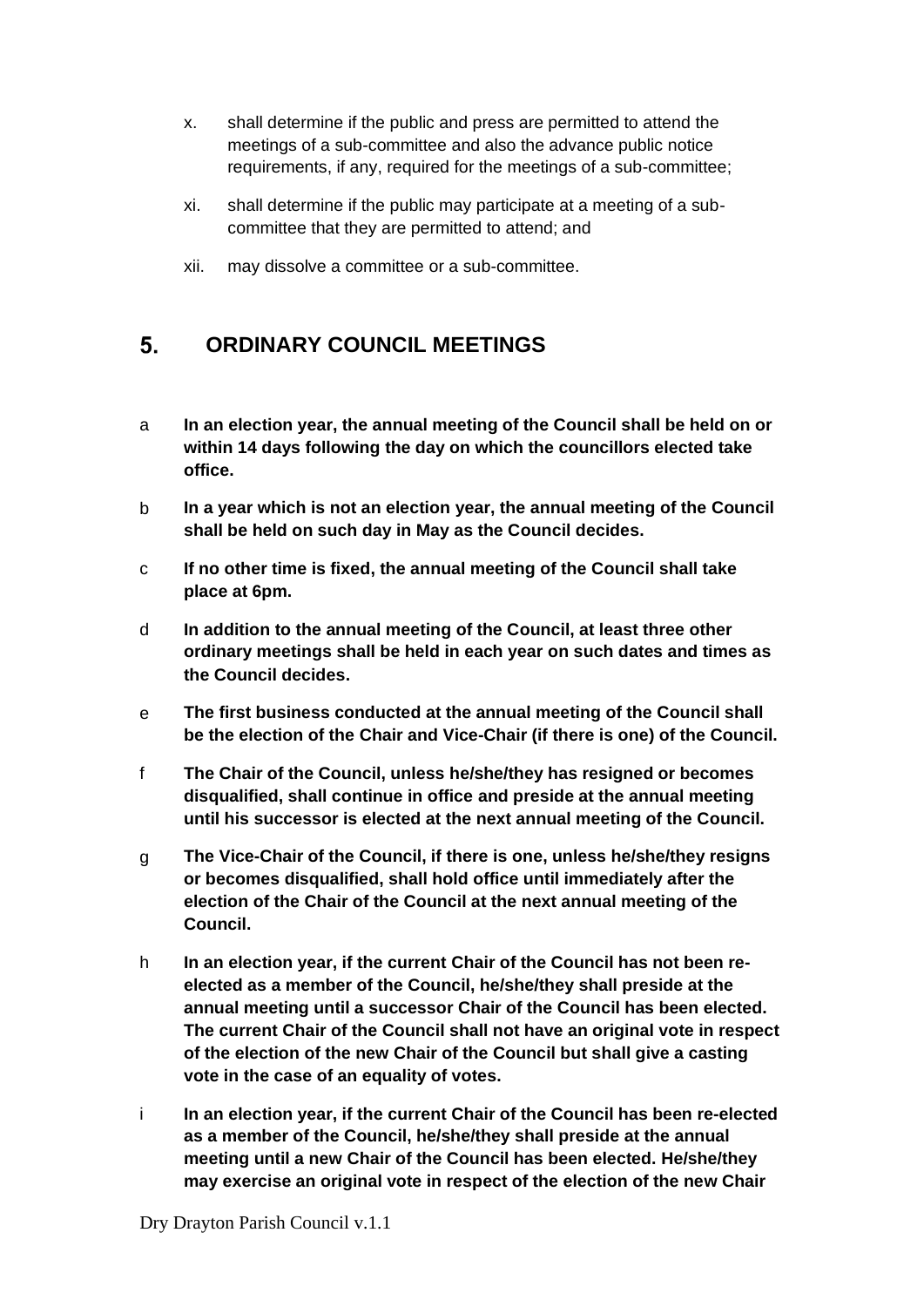**of the Council and shall give a casting vote in the case of an equality of votes.**

- j Following the election of the Chair of the Council and Vice-Chair (if there is one) of the Council at the annual meeting, the business shall include:
	- i. **In an election year, delivery by the Chair of the Council and councillors of their acceptance of office forms unless the Council resolves for this to be done at a later date. In a year which is not an election year, delivery by the Chair of the Council of his acceptance of office form unless the Council resolves for this to be done at a later date;**
	- ii. Confirmation of the accuracy of the minutes of the last meeting of the Council;
	- iii. Receipt of the minutes of the last meeting of a committee;
	- iv. Consideration of the recommendations made by a committee;
	- v. Review of delegation arrangements to committees, sub-committees, staff and other local authorities;
	- vi. Review of the terms of reference for committees;
	- vii. Appointment of members to existing committees;
	- viii. Appointment of any new committees in accordance with standing order 4;
	- ix. Review and adoption of appropriate standing orders and financial regulations;
	- x. Review of arrangements (including legal agreements) with other local authorities, not-for-profit bodies and businesses.
	- xi. Review of representation on or work with external bodies and arrangements for reporting back;
	- xii. In an election year, to make arrangements with a view to the Council becoming eligible to exercise the general power of competence in the future;
	- xiii. Review of inventory of land and other assets including buildings and office equipment;
	- xiv. Confirmation of arrangements for insurance cover in respect of all insurable risks;
	- xv. Review of the Council's and/or staff subscriptions to other bodies;
	- xvi. Review of the Council's complaints procedure;
	- xvii. Review of the Council's policies, procedures and practices in respect of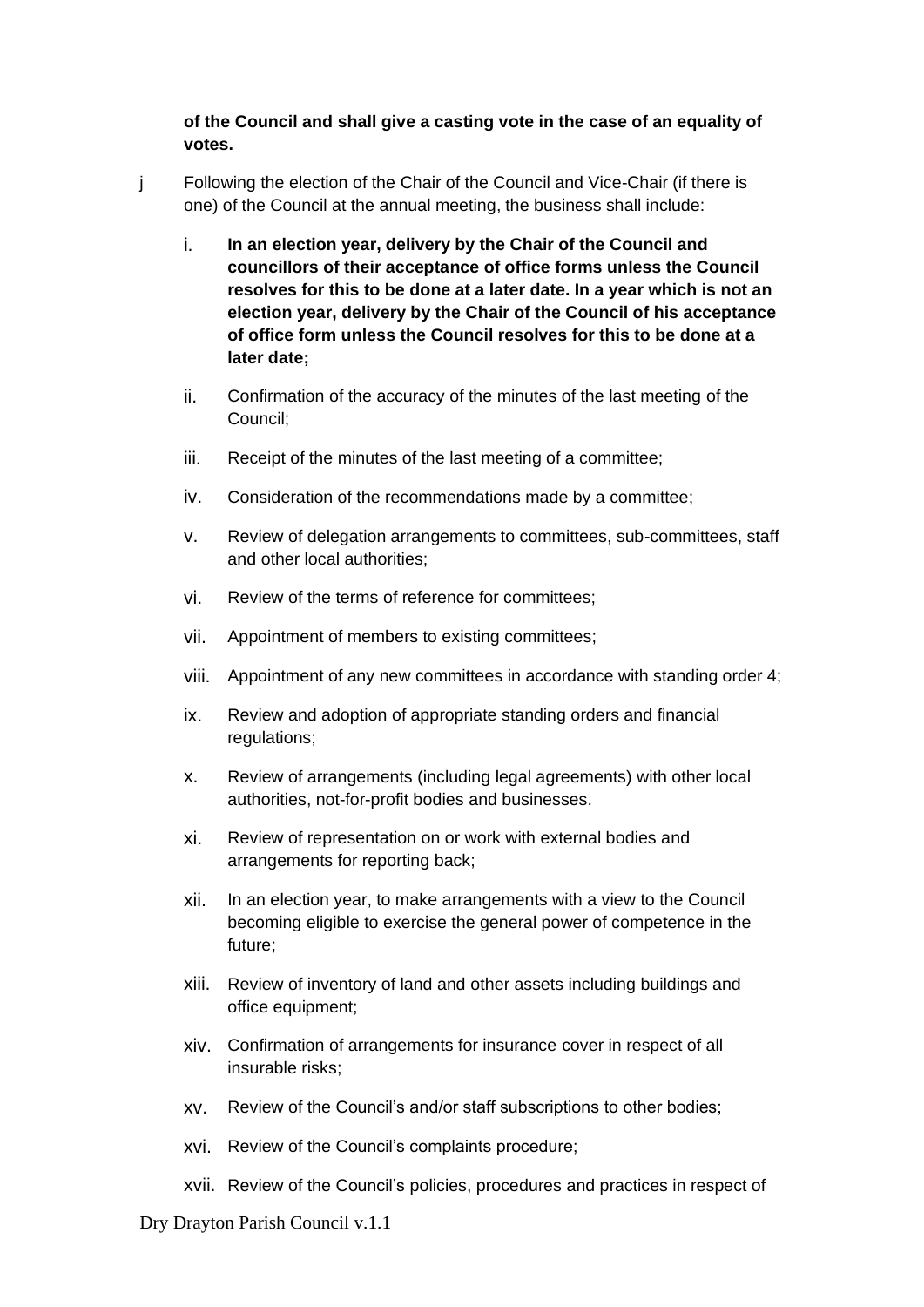its obligations under freedom of information and data protection legislation (*see also standing orders 11, 20 and 21*);

- xviii. Review of the Council's policy for dealing with the press/media;
- xix. Review of the Council's employment policies and procedures;
- xx. Review of the Council's expenditure incurred under s.137 of the Local Government Act 1972 or the general power of competence.
- xxi. Determining the time and place of ordinary meetings of the Council up to and including the next annual meeting of the Council.

## <span id="page-12-0"></span>6. **EXTRAORDINARY MEETINGS OF THE COUNCIL, COMMITTEES AND SUB-COMMITTEES**

- a **The Chair of the Council may convene an extraordinary meeting of the Council at any time.**
- b **If the Chair of the Council does not call an extraordinary meeting of the Council within seven days of having been requested in writing to do so by two councillors, any two councillors may convene an extraordinary meeting of the Council. The public notice giving the time, place and agenda for such a meeting shall be signed by the two councillors.**
- c The chair of a committee [or a sub-committee] may convene an extraordinary meeting of the committee [or the sub-committee] at any time.
- d If the chair of a committee [or a sub-committee] does not call an extraordinary meeting within (seven) days of having been requested to do so by (three) members of the committee [or the sub-committee], any (three) members of the committee [or the sub-committee] may convene an extraordinary meeting of the committee [or a sub-committee].

## <span id="page-12-1"></span> $\overline{7}$ . **PREVIOUS RESOLUTIONS**

- a A resolution shall not be reversed within six months except either by a special motion, which requires written notice by at least (three) councillors to be given to the Proper Officer in accordance with standing order 9, or by a motion moved in pursuance of the recommendation of a committee or a subcommittee.
- b When a motion moved pursuant to standing order 7(a) has been disposed of, no similar motion may be moved for a further six months.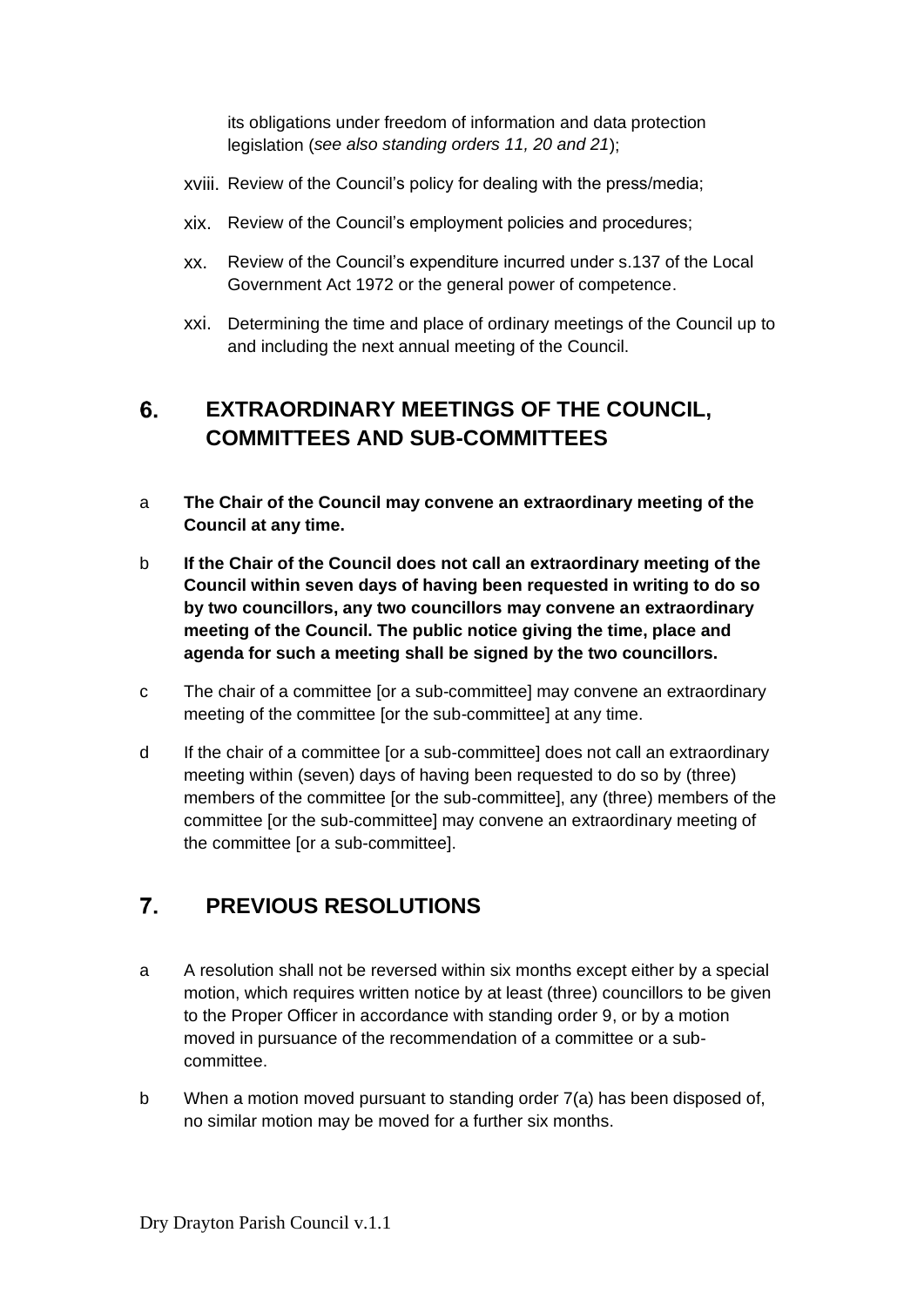## <span id="page-13-0"></span>8. **VOTING ON APPOINTMENTS**

a Where more than two persons have been nominated for a position to be filled by the Council and none of those persons has received an absolute majority of votes in their favour, the name of the person having the least number of votes shall be struck off the list and a fresh vote taken. This process shall continue until a majority of votes is given in favour of one person. A tie in votes may be settled by the casting vote exercisable by the chair of the meeting.

## <span id="page-13-1"></span>**MOTIONS FOR A MEETING THAT REQUIRE WRITTEN**   $9<sub>1</sub>$ **NOTICE TO BE GIVEN TO THE PROPER OFFICER**

- a A motion shall relate to the responsibilities of the meeting for which it is tabled and in any event shall relate to the performance of the Council's statutory functions, powers and obligations or an issue which specifically affects the Council's area or its residents.
- b No motion may be moved at a meeting unless it is on the agenda and the mover has given written notice of its wording to the Proper Officer at least (five) clear days before the meeting. Clear days do not include the day of the notice or the day of the meeting.
- c The Proper Officer may, before including a motion on the agenda received in accordance with standing order 9(b), correct obvious grammatical or typographical errors in the wording of the motion.
- d If the Proper Officer considers the wording of a motion received in accordance with standing order 9(b) is not clear in meaning, the motion shall be rejected until the mover of the motion resubmits it, so that it can be understood, in writing, to the Proper Officer at least (five) clear days before the meeting.
- e If the wording or subject of a proposed motion is considered improper, the Proper Officer shall consult with the chair of the forthcoming meeting or, as the case may be, the councillors who have convened the meeting, to consider whether the motion shall be included in the agenda or rejected.
- f The decision of the Proper Officer as to whether or not to include the motion on the agenda shall be final.
- g Motions received shall be recorded and numbered in the order that they are received.
- h Motions rejected shall be recorded with an explanation by the Proper Officer of the reason for rejection.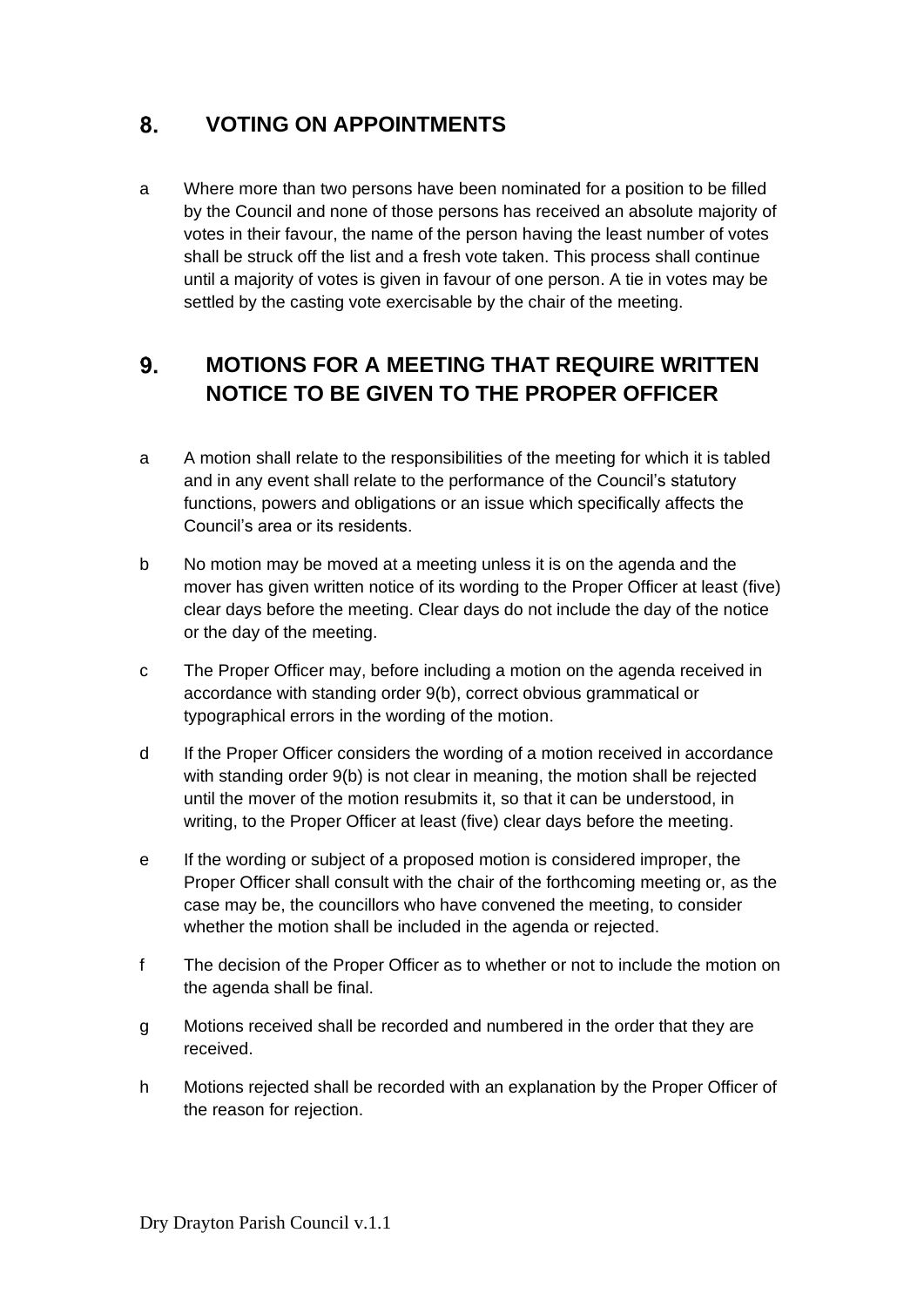## <span id="page-14-0"></span> $10<sub>1</sub>$ **MOTIONS AT A MEETING THAT DO NOT REQUIRE WRITTEN NOTICE**

- a The following motions may be moved at a meeting without written notice to the Proper Officer:
	- i. to correct an inaccuracy in the draft minutes of a meeting;
	- ii. to move to a vote;
	- iii. to defer consideration of a motion;
	- iv. to refer a motion to a particular committee or sub-committee;
	- v. to appoint a person to preside at a meeting;
	- vi. to change the order of business on the agenda;
	- vii. to proceed to the next business on the agenda;
	- viii. to require a written report;
	- ix. to appoint a committee or sub-committee and their members;
	- x. to extend the time limits for speaking;
	- xi. to exclude the press and public from a meeting in respect of confidential or other information which is prejudicial to the public interest;
	- xii. to not hear further from a councillor or a member of the public;
	- xiii. to exclude a councillor or member of the public for disorderly conduct;
	- xiv. to temporarily suspend the meeting;
	- xv. to suspend a particular standing order (unless it reflects mandatory statutory or legal requirements);
	- xvi. to adjourn the meeting; or
	- xvii. to close the meeting.

### <span id="page-14-1"></span> $11<sub>1</sub>$ **MANAGEMENT OF INFORMATION**

*See also standing order 20.*

a **The Council shall have in place and keep under review, technical and organisational measures to keep secure information (including personal data) which it holds in paper and electronic form. Such arrangements shall include deciding who has access to personal data and encryption of**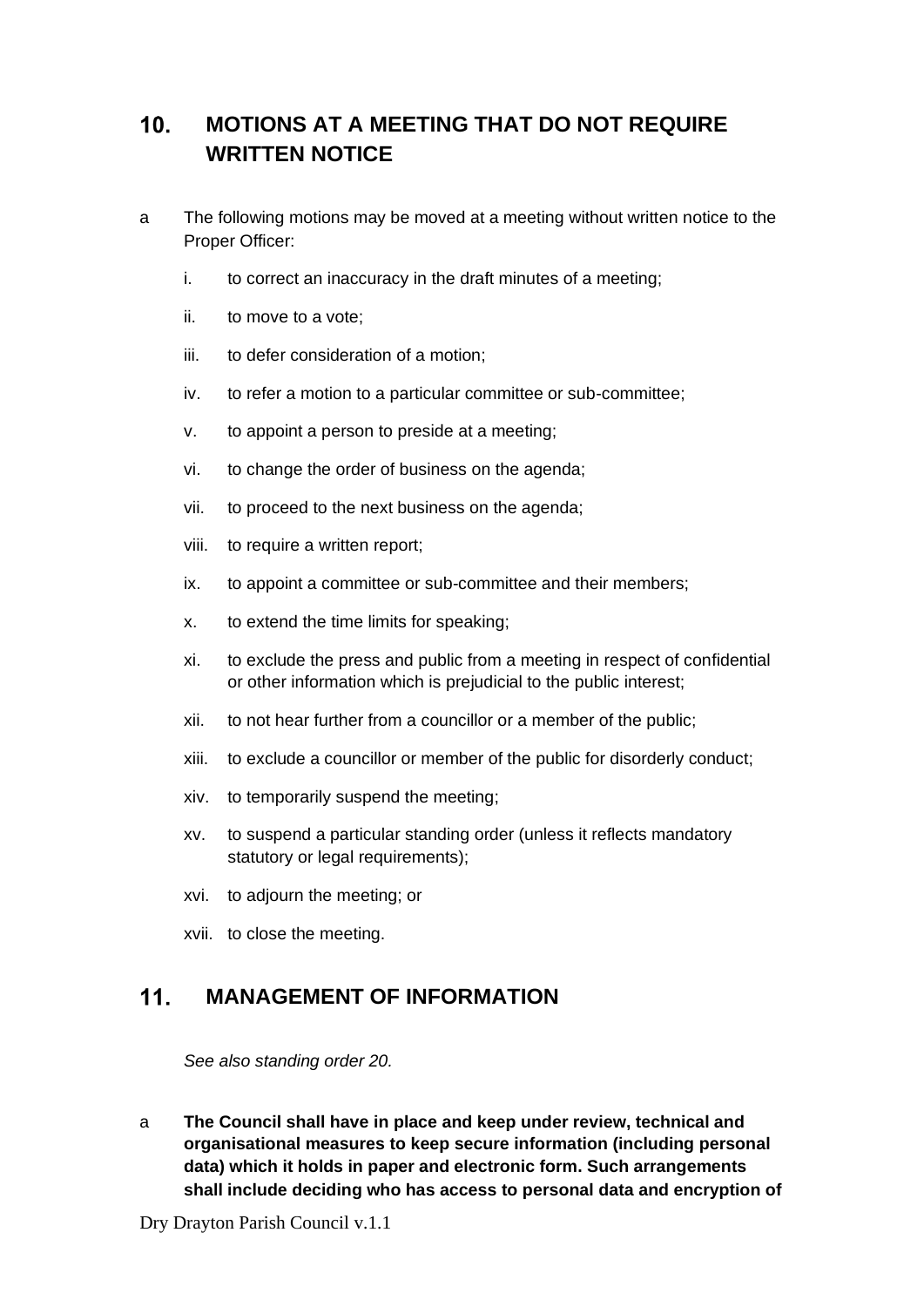**personal data.**

- b **The Council shall have in place, and keep under review, policies for the retention and safe destruction of all information (including personal data) which it holds in paper and electronic form. The Council's retention policy shall confirm the period for which information (including personal data) shall be retained or if this is not possible the criteria used to determine that period (e.g. the Limitation Act 1980).**
- c **The agenda, papers that support the agenda and the minutes of a meeting shall not disclose or otherwise undermine confidential information or personal data without legal justification.**
- d **Councillors, staff, the Council's contractors and agents shall not disclose confidential information or personal data without legal justification.**

### <span id="page-15-0"></span> $12.$ **DRAFT MINUTES**

| <b>Full Council meetings</b> | ● |
|------------------------------|---|
| Committee meetings           |   |
| Sub-committee meetings       |   |

- a If the draft minutes of a preceding meeting have been served on councillors with the agenda to attend the meeting at which they are due to be approved for accuracy, they shall be taken as read.
- b There shall be no discussion about the draft minutes of a preceding meeting except in relation to their accuracy. A motion to correct an inaccuracy in the draft minutes shall be moved in accordance with standing order 10(a)(i).
- c The accuracy of draft minutes, including any amendment(s) made to them, shall be confirmed by resolution and shall be signed by the chair of the meeting and stand as an accurate record of the meeting to which the minutes relate.
- d If the chair of the meeting does not consider the minutes to be an accurate record of the meeting to which they relate, he/she/they shall sign the minutes and include a paragraph in the following terms or to the same effect:

"The chair of this meeting does not believe that the minutes of the meeting of the ( ) held on [date] in respect of ( ) were a correct record but his view was not upheld by the meeting and the minutes are confirmed as an accurate record of the proceedings."

#### ● e **If the Council's gross annual income or expenditure (whichever is**

● ● **higher) does not exceed £25,000, it shall publish draft minutes on a website which is publicly accessible and free of charge not later than**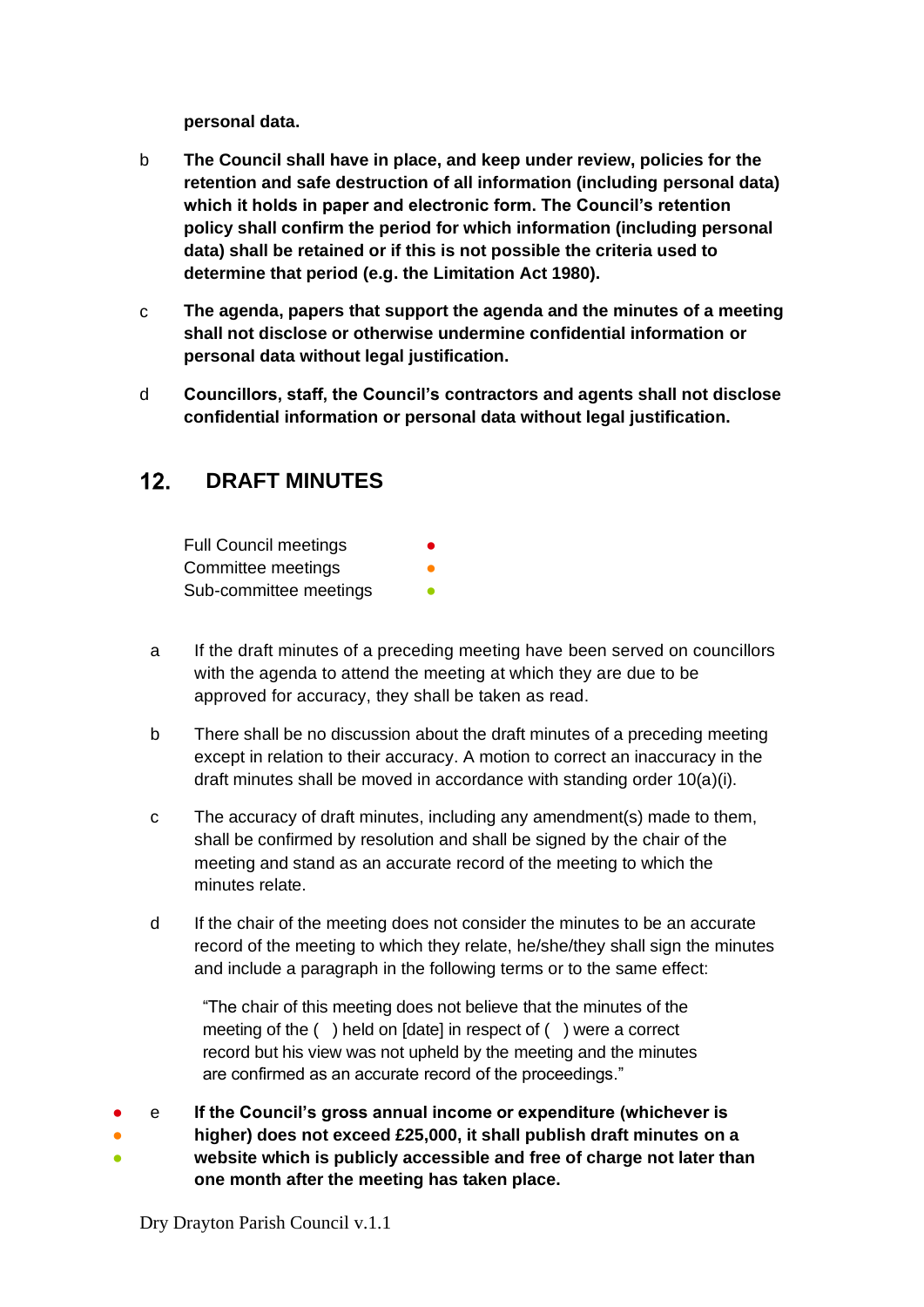f Subject to the publication of draft minutes in accordance with standing order 12(e) and standing order 20(a) and following a resolution which confirms the accuracy of the minutes of a meeting, the draft minutes or recordings of the meeting for which approved minutes exist shall be destroyed.

## <span id="page-16-0"></span> $13.$ **CODE OF CONDUCT AND DISPENSATIONS**

*See also standing order 3(u).*

- a All councillors and non-councillors with voting rights shall observe the code of conduct adopted by the Council.
- b Unless he/she/they has been granted a dispensation, a councillor or noncouncillor with voting rights shall withdraw from a meeting when it is considering a matter in which he/she/they has a disclosable pecuniary interest. He/she/they may return to the meeting after it has considered the matter in which he/she/they had the interest.
- c Unless he/she/they has been granted a dispensation, a councillor or noncouncillor with voting rights shall withdraw from a meeting when it is considering a matter in which he/she/they has another interest if so required by the Council's code of conduct. He/she/they may return to the meeting after it has considered the matter in which he/she/they had the interest.
- d **Dispensation requests shall be in writing and submitted to the Proper Officer** as soon as possible before the meeting, or failing that, at the start of the meeting for which the dispensation is required.
- e A decision as to whether to grant a dispensation shall be made by the Proper Officer OR [by a meeting of the Council, or committee or sub-committee for which the dispensation is required] and that decision is final.
- f A dispensation request shall confirm:
	- i. the description and the nature of the disclosable pecuniary interest or other interest to which the request for the dispensation relates;
	- ii. whether the dispensation is required to participate at a meeting in a discussion only or a discussion and a vote;
	- iii. the date of the meeting or the period (not exceeding four years) for which the dispensation is sought; and
	- iv. an explanation as to why the dispensation is sought.
- g Subject to standing orders 13(d) and (f), a dispensation request shall be considered [by the Proper Officer before the meeting or, if this is not possible, at the start of the meeting for which the dispensation is required] OR [at the beginning of the meeting of the Council, or committee or sub-committee for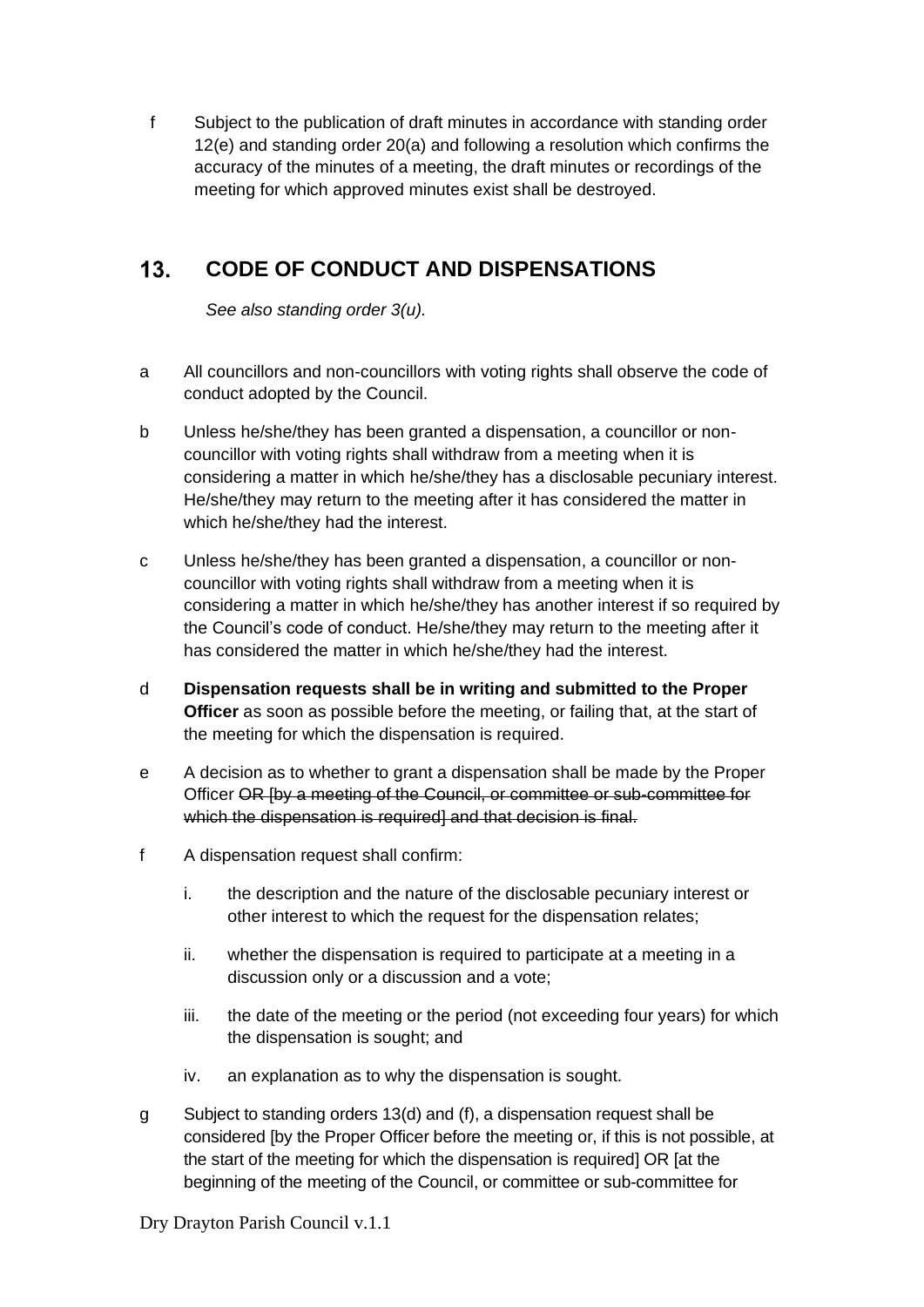which the dispensation is required].

- **h A dispensation may be granted in accordance with standing order 13(e) if having regard to all relevant circumstances any of the following apply:**
	- **i. without the dispensation the number of persons prohibited from participating in the particular business would be so great a proportion of the meeting transacting the business as to impede the transaction of the business;**
	- **ii. granting the dispensation is in the interests of persons living in the Council's area; or**
	- **iii. it is otherwise appropriate to grant a dispensation.**

### <span id="page-17-0"></span> $14$ **CODE OF CONDUCT COMPLAINTS**

- a Upon notification by the District or Unitary Council that it is dealing with a complaint that a councillor or non-councillor with voting rights has breached the Council's code of conduct, the Proper Officer shall, subject to standing order 11, report this to the Council.
- b Where the notification in standing order 14(a) relates to a complaint made by the Proper Officer, the Proper Officer shall notify the Chair of Council of this fact, and the Chair shall nominate another staff member to assume the duties of the Proper Officer in relation to the complaint until it has been determined and the Council has agreed what action, if any, to take in accordance with standing order 14(d).
- c The Council may:
	- i. provide information or evidence where such disclosure is necessary to investigate the complaint or is a legal requirement;
	- ii. seek information relevant to the complaint from the person or body with statutory responsibility for investigation of the matter;
- <span id="page-17-1"></span>d **Upon notification by the District or Unitary Council that a councillor or non-councillor with voting rights has breached the Council's code of conduct, the Council shall consider what, if any, action to take against him. Such action excludes disqualification or suspension from office.**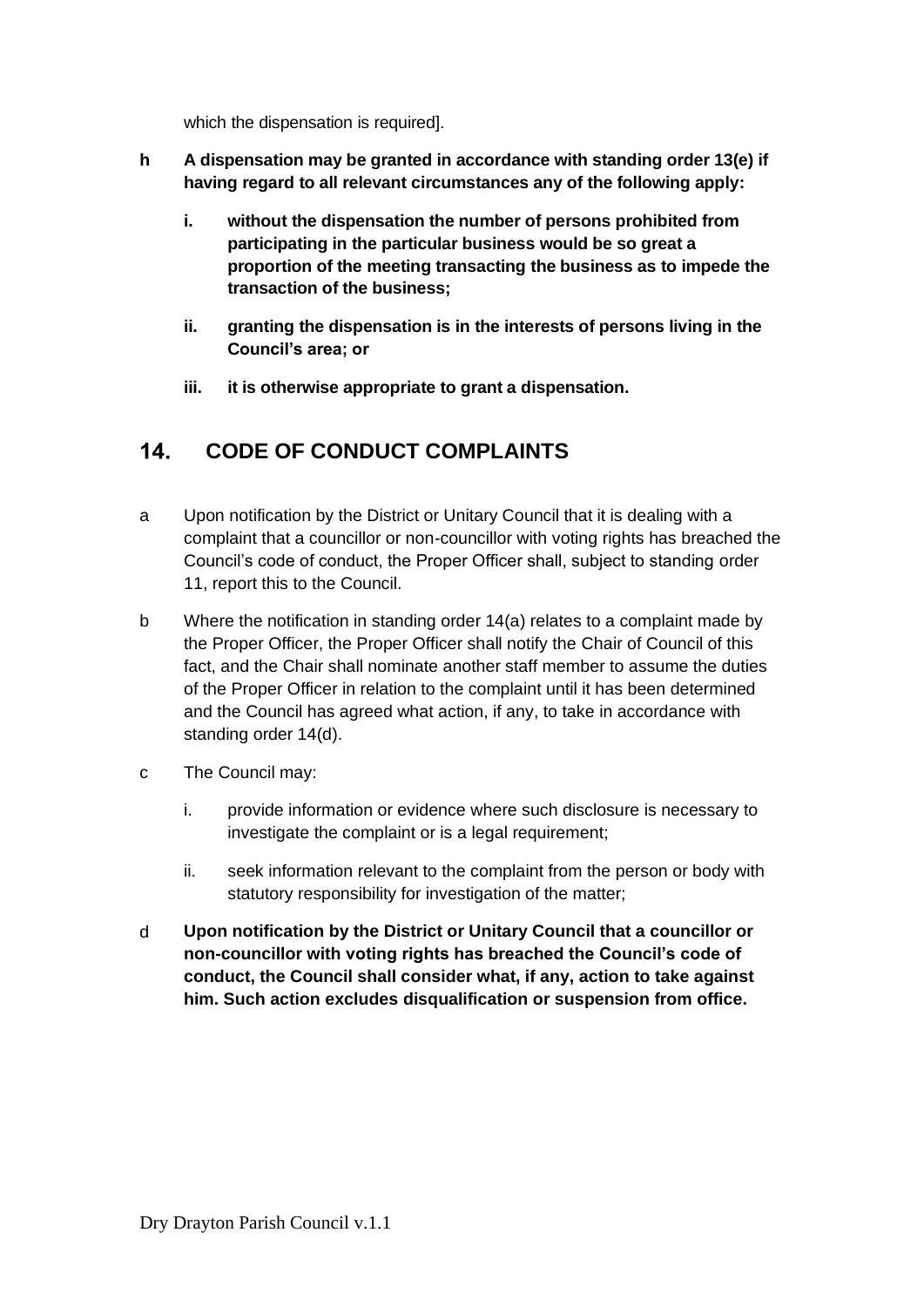## $15.$ **PROPER OFFICER**

- a The Proper Officer shall be either (i) the clerk or (ii) other staff member(s) nominated by the Council to undertake the work of the Proper Officer when the Proper Officer is absent.
- b The Proper Officer shall:
	- i. **at least three clear days before a meeting of the council, a committee** or a sub-committee**,**
		- **serve on councillors by delivery or post at their residences or by email authenticated in such manner as the Proper Officer thinks fit, a signed summons confirming the time, place and the agenda (provided the councillor has consented to service by email), and**
		- **Provide, in a conspicuous place, public notice of the time, place and agenda (provided that the public notice with agenda of an extraordinary meeting of the Council convened by councillors is signed by them).**

*See standing order 3(b) for the meaning of clear days for a meeting of a full council and standing order 3(c) for the meaning of clear days for a meeting of a committee;*

- ii. subject to standing order 9, include on the agenda all motions in the order received unless a councillor has given written notice at least (five) days before the meeting confirming his withdrawal of it;
- iii. **convene a meeting of the Council for the election of a new Chair of the Council, occasioned by a casual vacancy in his office;**
- iv. **facilitate inspection of the minute book by local government electors;**
- v. **receive and retain copies of byelaws made by other local authorities;**
- vi. hold acceptance of office forms from councillors;
- vii. hold a copy of every councillor's register of interests;
- viii. assist with responding to requests made under freedom of information legislation and rights exercisable under data protection legislation, in accordance with the Council's relevant policies and procedures;
- ix. liaise, as appropriate, with the Council's Data Protection Officer (if there is one);
- x. receive and send general correspondence and notices on behalf of the Council except where there is a resolution to the contrary;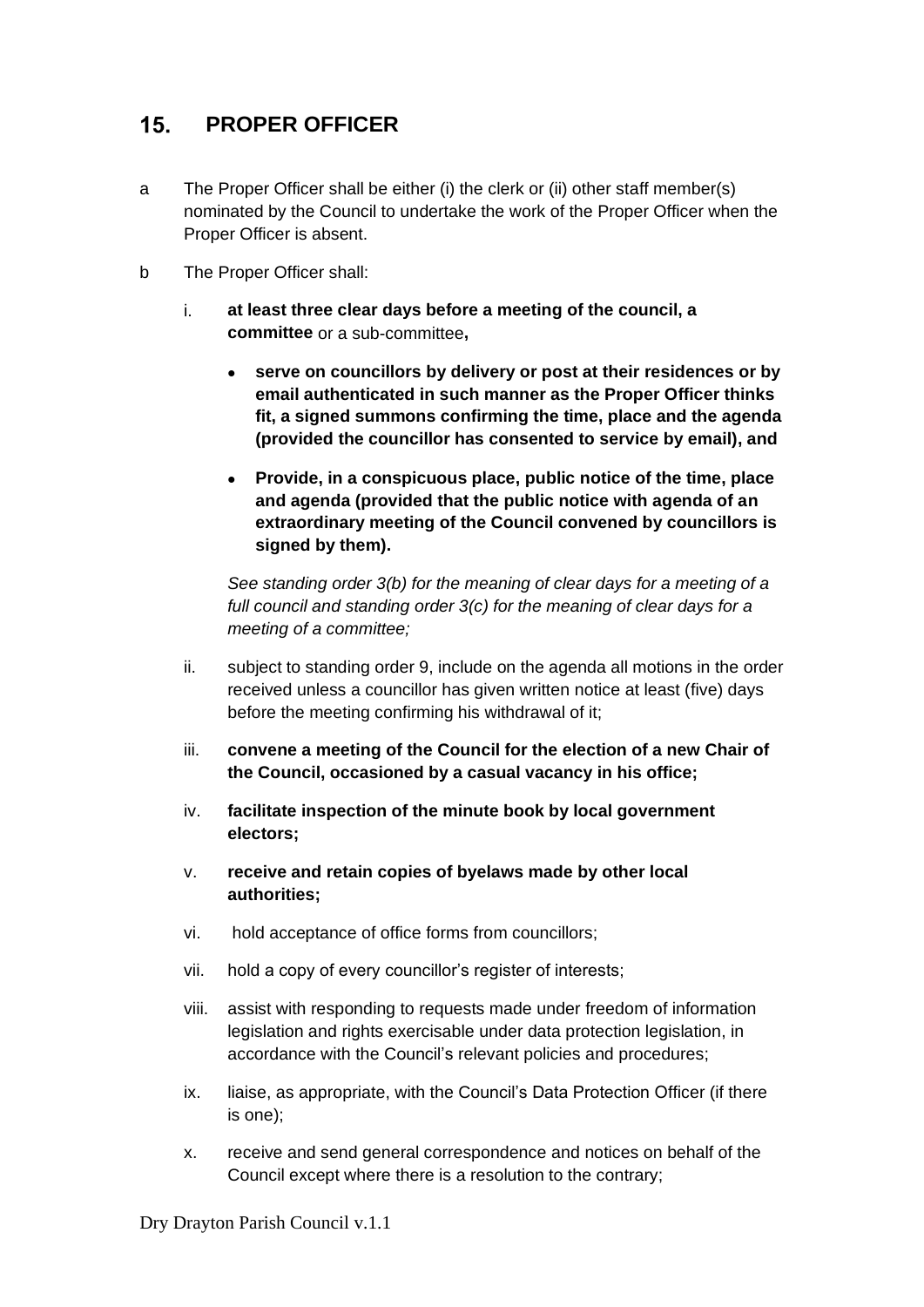- xi. assist in the organisation of, storage of, access to, security of and destruction of information held by the Council in paper and electronic form subject to the requirements of data protection and freedom of information legislation and other legitimate requirements (e.g. the Limitation Act 1980);
- xii. arrange for legal deeds to be executed; (*see also standing order 23);*
- xiii. arrange or manage the prompt authorisation, approval, and instruction regarding any payments to be made by the Council in accordance with its financial regulations;
- xiv. record every planning application notified to the Council and the Council's response to the local planning authority in a book for such purpose;
- xv. refer a planning application received by the Council to the Chair or in his absence the Vice-Chair (if there is one) of the Council OR [Chair or in his absence Vice-Chair (if there is one) of the ( ) Committee] within two working days of receipt to facilitate an extraordinary meeting if the nature of a planning application requires consideration before the next ordinary meeting of the Council OR [( ) committee];
- xvi. manage access to information about the Council via the publication scheme; and
- xvii. retain custody of the seal of the Council (if there is one) which shall not be used without a resolution to that effect. (s*ee also standing order 23).*

## <span id="page-19-0"></span> $16$ **RESPONSIBLE FINANCIAL OFFICER**

a The Council shall appoint appropriate staff member(s) to undertake the work of the Responsible Financial Officer when the Responsible Financial Officer is absent.

## <span id="page-19-1"></span> $17<sub>1</sub>$ **ACCOUNTS AND ACCOUNTING STATEMENTS**

- a "Proper practices" in standing orders refer to the most recent version of "Governance and Accountability for Local Councils – a Practitioners' Guide".
- b All payments by the Council shall be authorised, approved and paid in accordance with the law, proper practices and the Council's financial regulations.
- c The Responsible Financial Officer shall supply to each councillor as soon as practicable after 30 June, 30 September and 31 December in each year a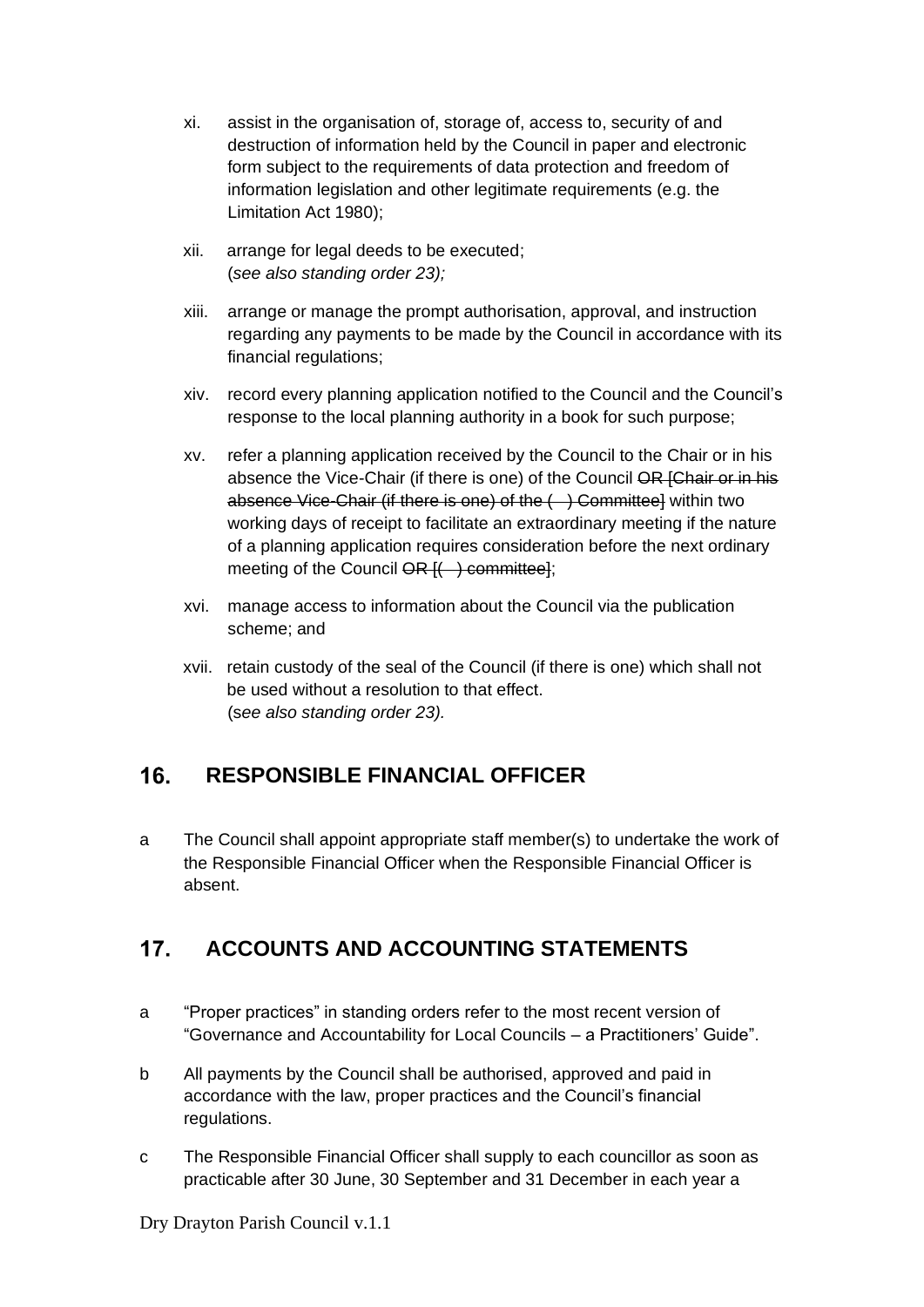statement to summarise:

- i. the Council's receipts and payments (or income and expenditure) for each quarter;
- ii. the Council's aggregate receipts and payments (or income and expenditure) for the year to date;
- iii. the balances held at the end of the quarter being reported and

which includes a comparison with the budget for the financial year and highlights any actual or potential overspends.

- d As soon as possible after the financial year end at 31 March, the Responsible Financial Officer shall provide:
	- i. each councillor with a statement summarising the Council's receipts and payments (or income and expenditure) for the last quarter and the year to date for information; and
	- ii. to the Council the accounting statements for the year in the form of Section 2 of the annual governance and accountability return, as required by proper practices, for consideration and approval.
- e The year-end accounting statements shall be prepared in accordance with proper practices and apply the form of accounts determined by the Council (receipts and payments, or income and expenditure) for the year to 31 March. A completed draft annual governance and accountability return shall be presented to all councillors at least 14 days prior to anticipated approval by the Council. The annual governance and accountability return of the Council, which is subject to external audit, including the annual governance statement, shall be presented to the Council for consideration and formal approval before 30 June.

## <span id="page-20-0"></span>**FINANCIAL CONTROLS AND PROCUREMENT**  $18.$

- a. The Council shall consider and approve financial regulations drawn up by the Responsible Financial Officer, which shall include detailed arrangements in respect of the following:
	- i. the keeping of accounting records and systems of internal controls;
	- ii. the assessment and management of financial risks faced by the Council;
	- iii. the work of the independent internal auditor in accordance with proper practices and the receipt of regular reports from the internal auditor, which shall be required at least annually;
	- iv. the inspection and copying by councillors and local electors of the Council's accounts and/or orders of payments; and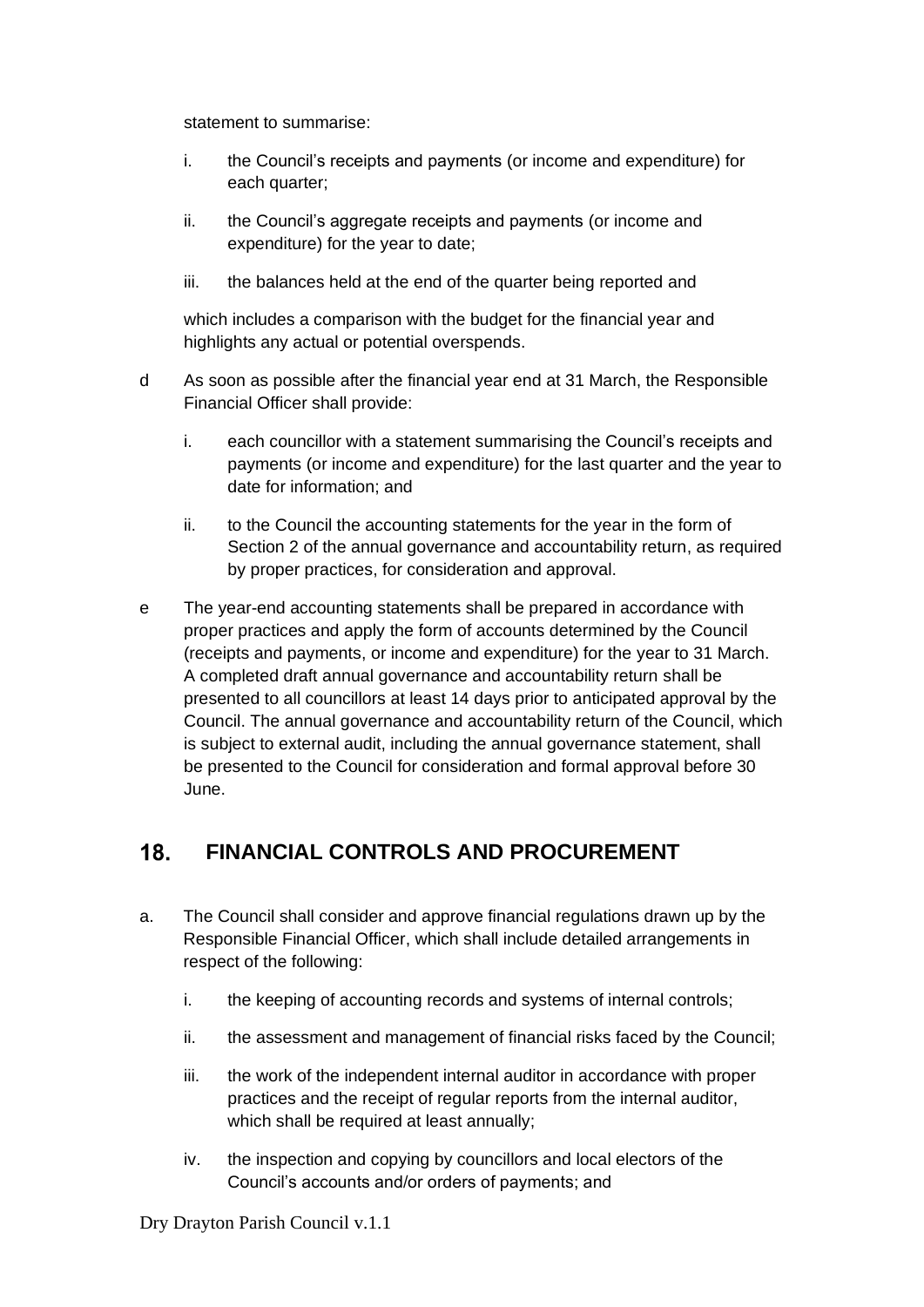- v. whether contracts with an estimated value below **£25,000** due to special circumstances are exempt from a tendering process or procurement exercise.
- b. Financial regulations shall be reviewed regularly and at least annually for fitness of purpose.
- c. **A public contract regulated by the Public Contracts Regulations 2015 with an estimated value in excess of £25,000 but less than the relevant thresholds referred to in standing order 18(f) is subject to the "light touch" arrangements under Regulations 109-114 of the Public Contracts Regulations 2015 unless it proposes to use an existing list of approved suppliers (framework agreement).**
- d. Subject to additional requirements in the financial regulations of the Council, the tender process for contracts for the supply of goods, materials, services or the execution of works shall include, as a minimum, the following steps:
	- i. a specification for the goods, materials, services or the execution of works shall be drawn up;
	- ii. an invitation to tender shall be drawn up to confirm (i) the Council's specification (ii) the time, date and address for the submission of tenders (iii) the date of the Council's written response to the tender and (iv) the prohibition on prospective contractors contacting councillors or staff to encourage or support their tender outside the prescribed process;
	- iii. the invitation to tender shall be advertised in a local newspaper and in any other manner that is appropriate;
	- iv. tenders are to be submitted in writing in a sealed marked envelope addressed to the Proper Officer;
	- v. tenders shall be opened by the Proper Officer in the presence of at least one councillor after the deadline for submission of tenders has passed;
	- vi. tenders are to be reported to and considered by the appropriate meeting of the Council or a committee or sub-committee with delegated responsibility.
- e. Neither the Council, nor a committee or a sub-committee with delegated responsibility for considering tenders, is bound to accept the lowest value tender.
	- f. **Where the value of a contract is likely to exceed the threshold specified by the Office of Government Commerce from time to time, the Council must consider whether the Public Contracts Regulations 2015 or the Utilities Contracts Regulations 2016 apply to the contract and, if either of those Regulations apply, the Council must comply with procurement rules. NALC's procurement guidance contains further details.**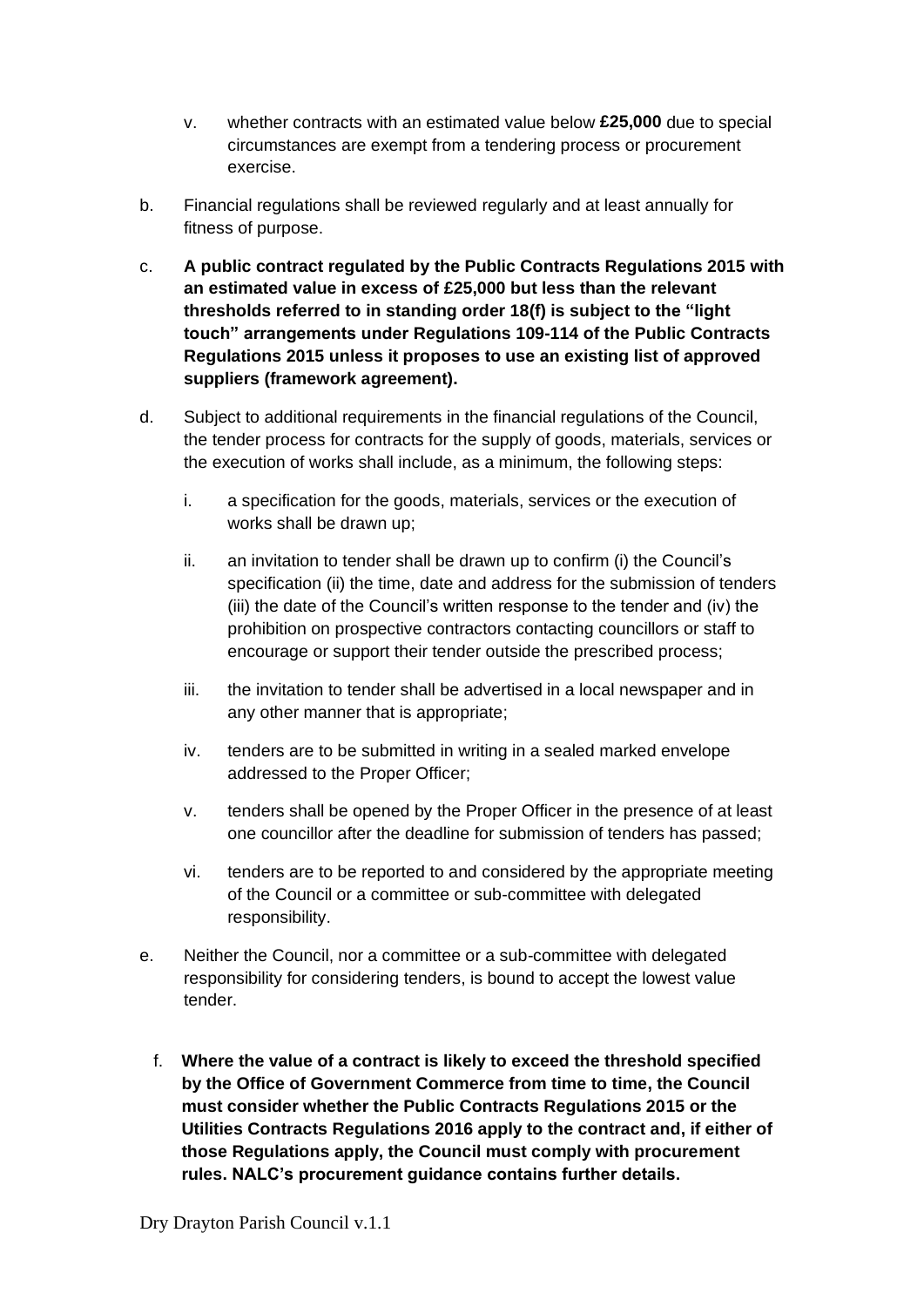## <span id="page-22-0"></span> $19.$ **HANDLING STAFF MATTERS**

- a A matter personal to a member of staff that is being considered by a meeting of Council OR [the ( ) committee] OR [the ( ) sub-committee] is subject to standing order 11.
- b Subject to the Council's policy regarding absences from work, the Council's most senior member of staff shall notify the chair  $\theta$  (the  $($  ) committee] OR  $[the  $\rightarrow$  sub-committed or, if he/she/they is not available, the vice-chain (if$ there is one) of  $[the (+)$  committee] OR  $[the (+)$  sub-committee] of absence occasioned by illness or other reason and that person shall report such absence to  $[the ( )$  committee] OR  $[the ( )$  sub-committee] at its next meeting.
- c The chair of  $[the (+)$  committee] OR  $[the (+)$  sub-committee] or in his absence, the vice-chair shall upon a resolution conduct a review of the performance and annual appraisal of the work of [the member of staff's job title]. The reviews and appraisal shall be reported in writing and are subject to approval by resolution. by [the ( ) committee] OR [the ( ) sub-committee].
- d Subject to the Council's policy regarding the handling of grievance matters, the Council's most senior member of staff (or other members of staff) shall contact the chair of  $[the (+)$  committee] OR  $[the (+)$  sub-committee] or in his absence, the vice-chair of  $[the ( )$  committee] OR  $[the ( )$  sub-committee] in respect of an informal or formal grievance matter, and this matter shall be reported back and progressed by resolution. of [the ( ) committee] OR [the ( ) sub-committee].
- e Subject to the Council's policy regarding the handling of grievance matters, if an informal or formal grievance matter raised by the Parish Clerk and/or Responsible Financial Officer relates to the chair or vice-chair of  $\sharp$ the  $($   $\to$ committee] OR  $[the ( ) sub-committee]$ , this shall be communicated to another member of [the ( ) committee] OR [the ( ) sub-committee], which shall be reported back and progressed by resolution.  $\theta$  [the  $($  ) committee] OR [the  $($  ) sub-committee].
- f Any persons responsible for all or part of the management of staff shall treat as confidential the written records of all meetings relating to their performance, capabilities, grievance or disciplinary matters.
- g In accordance with standing order 11(a), persons with line management responsibilities shall have access to staff records referred to in standing order 19(f).

## <span id="page-22-1"></span>20. **RESPONSIBILITIES TO PROVIDE INFORMATION**

*See also standing order 21.*

- a **In accordance with freedom of information legislation, the Council shall**
- Dry Drayton Parish Council v.1.1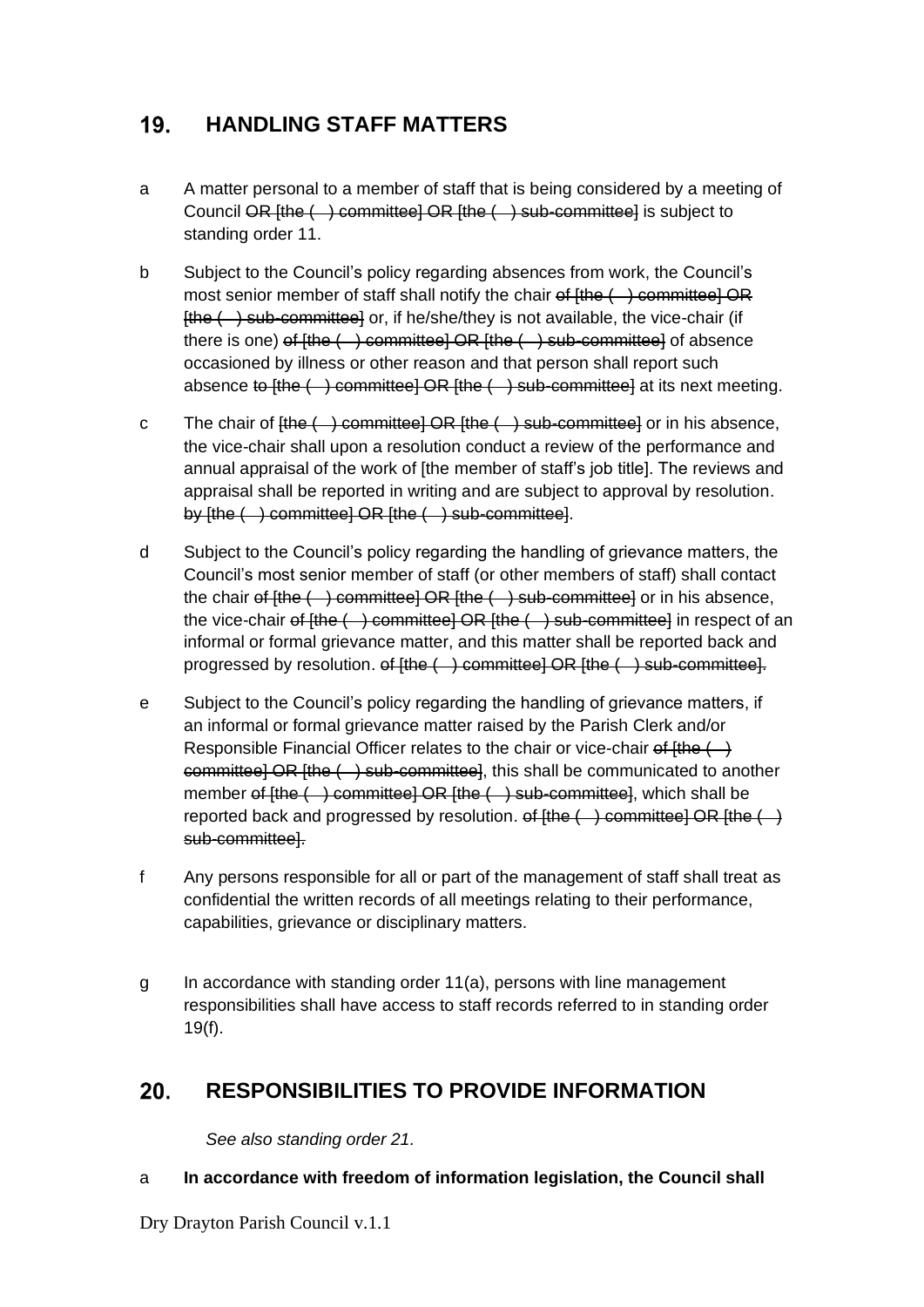**publish information in accordance with its publication scheme and respond to requests for information held by the Council.**

b. [*If gross annual income or expenditure (whichever is higher) does not exceed £25,000*] **The Council shall publish information in accordance with the requirements of the Smaller Authorities (Transparency Requirements) (England) Regulations 2015.**

OR

[*If gross annual income or expenditure (whichever is the higher) exceeds £200,000*] **The Council, shall publish information in accordance with the requirements of the Local Government (Transparency Requirements) (England) Regulations 2015**.

## <span id="page-23-0"></span> $21.$ **RESPONSIBILITIES UNDER DATA PROTECTION LEGISLATION**

(Below is not an exclusive list).

*See also standing order 11.*

- a The Council may appoint a Data Protection Officer.
- b **The Council shall have policies and procedures in place to respond to an individual exercising statutory rights concerning his personal data.**
- c **The Council shall have a written policy in place for responding to and managing a personal data breach.**
- d **The Council shall keep a record of all personal data breaches comprising the facts relating to the personal data breach, its effects and the remedial action taken.**
- e **The Council shall ensure that information communicated in its privacy notice(s) is in an easily accessible and available form and kept up to date.**
- f **The Council shall maintain a written record of its processing activities.**

## <span id="page-23-1"></span> $22.$ **RELATIONS WITH THE PRESS/MEDIA**

a Requests from the press or other media for an oral or written comment or statement from the Council, its councillors or staff shall be handled in accordance with the Council's policy in respect of dealing with the press and/or other media.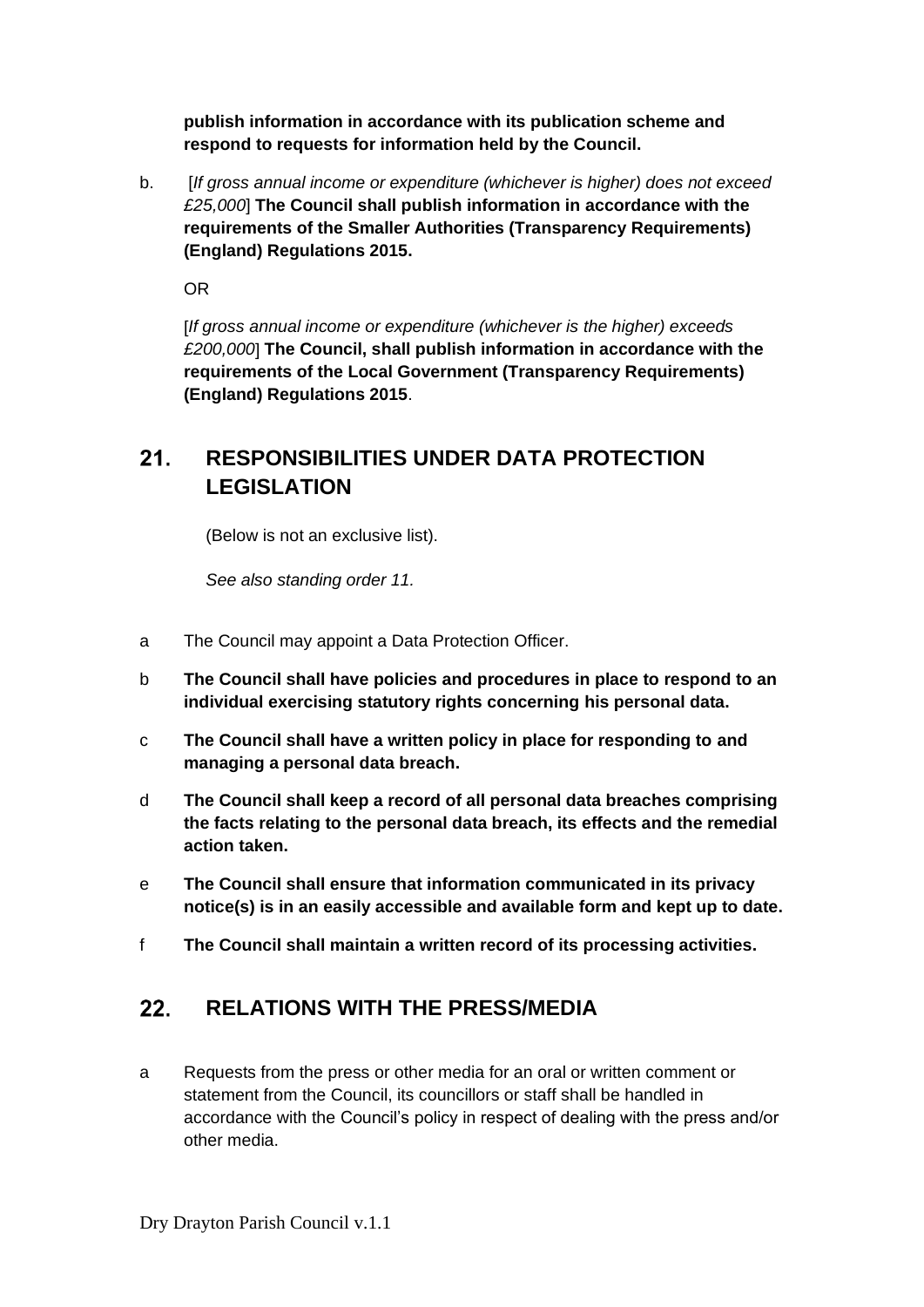## <span id="page-24-0"></span>23. **EXECUTION AND SEALING OF LEGAL DEEDS**

*See also standing orders 15(b)(xii) and (xvii).*

- a A legal deed shall not be executed on behalf of the Council unless authorised by a resolution.
- b **[Subject to standing order 23(a), the Council's common seal shall alone be used for sealing a deed required by law. It shall be applied by the Proper Officer in the presence of two councillors who shall sign the deed as witnesses.]**

*The above is applicable to a Council with a common seal.*

OR

**[Subject to standing order 23(a), any two councillors may sign, on behalf of the Council, any deed required by law and the Proper Officer shall witness their signatures.]** 

*The above is applicable to a Council without a common seal.*

## <span id="page-24-1"></span>24. **COMMUNICATING WITH DISTRICT AND COUNTY OR UNITARY COUNCILLORS**

- a An invitation to attend a meeting of the Council shall be sent, together with the agenda, to the ward councillor(s) of the District and County Council OR Unitary Council representing the area of the Council.
- b Unless the Council determines otherwise, a copy of each letter sent to the District and County Council OR Unitary Council shall be sent to the ward councillor(s) representing the area of the Council.

## <span id="page-24-2"></span>25. **RESTRICTIONS ON COUNCILLOR ACTIVITIES**

- a. Unless duly authorised no councillor shall:
	- i. inspect any land and/or premises which the Council has a right or duty to inspect; or
	- ii. issue orders, instructions or directions.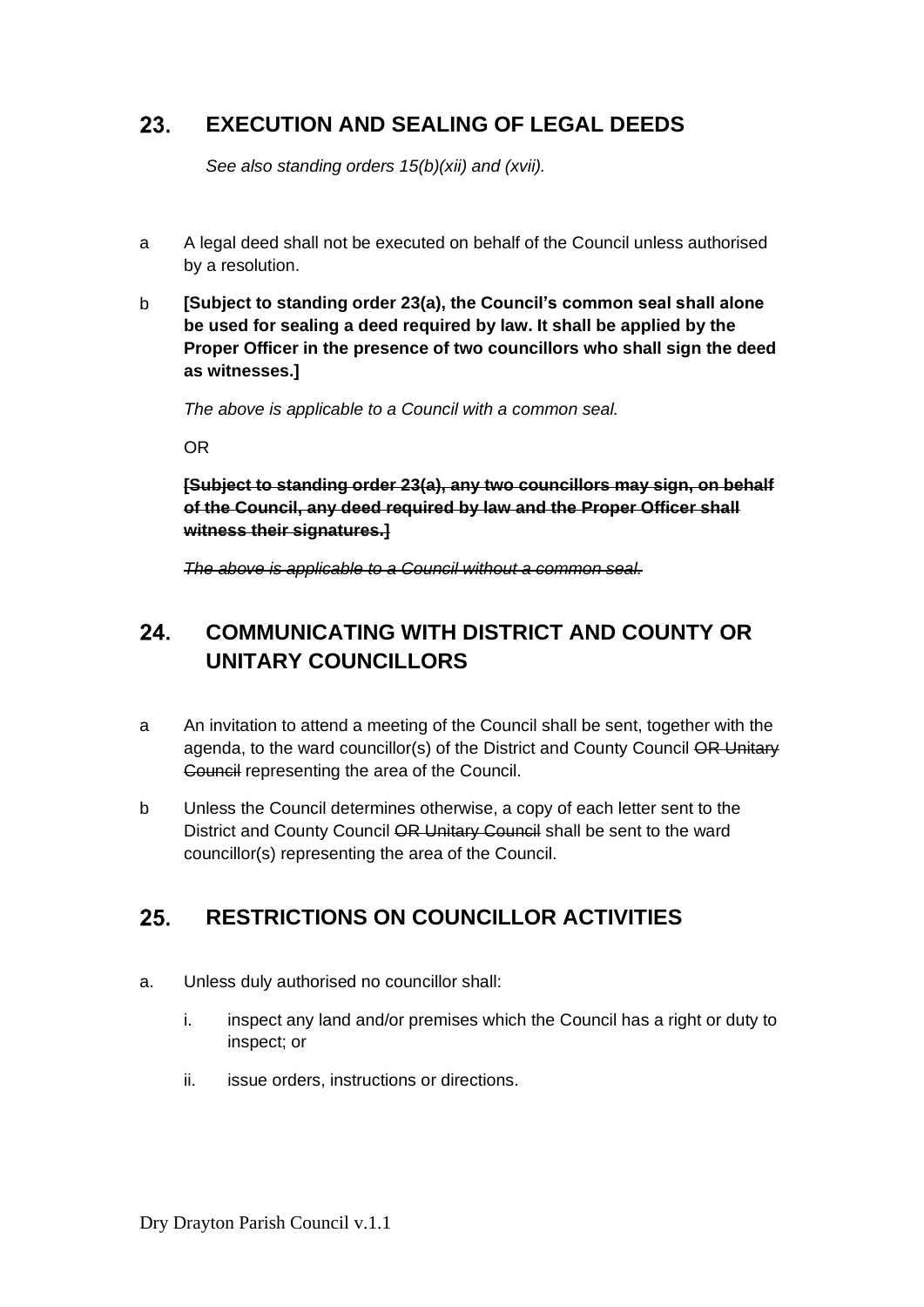## <span id="page-25-0"></span>26. **STANDING ORDERS GENERALLY**

- a All or part of a standing order, except one that incorporates mandatory statutory or legal requirements, may be suspended by resolution in relation to the consideration of an item on the agenda for a meeting.
- b A motion to add to or vary or revoke one or more of the Council's standing orders, except one that incorporates mandatory statutory or legal requirements, shall be proposed by a special motion, the written notice by at least (three) councillors to be given to the Proper Officer in accordance with standing order 9.
- c The Proper Officer shall provide a copy of the Council's standing orders to a councillor as soon as possible.
- d The decision of the chair of a meeting as to the application of standing orders at the meeting shall be final.

Signed……………………………………………(Chairman)

Dated……………………………………………..